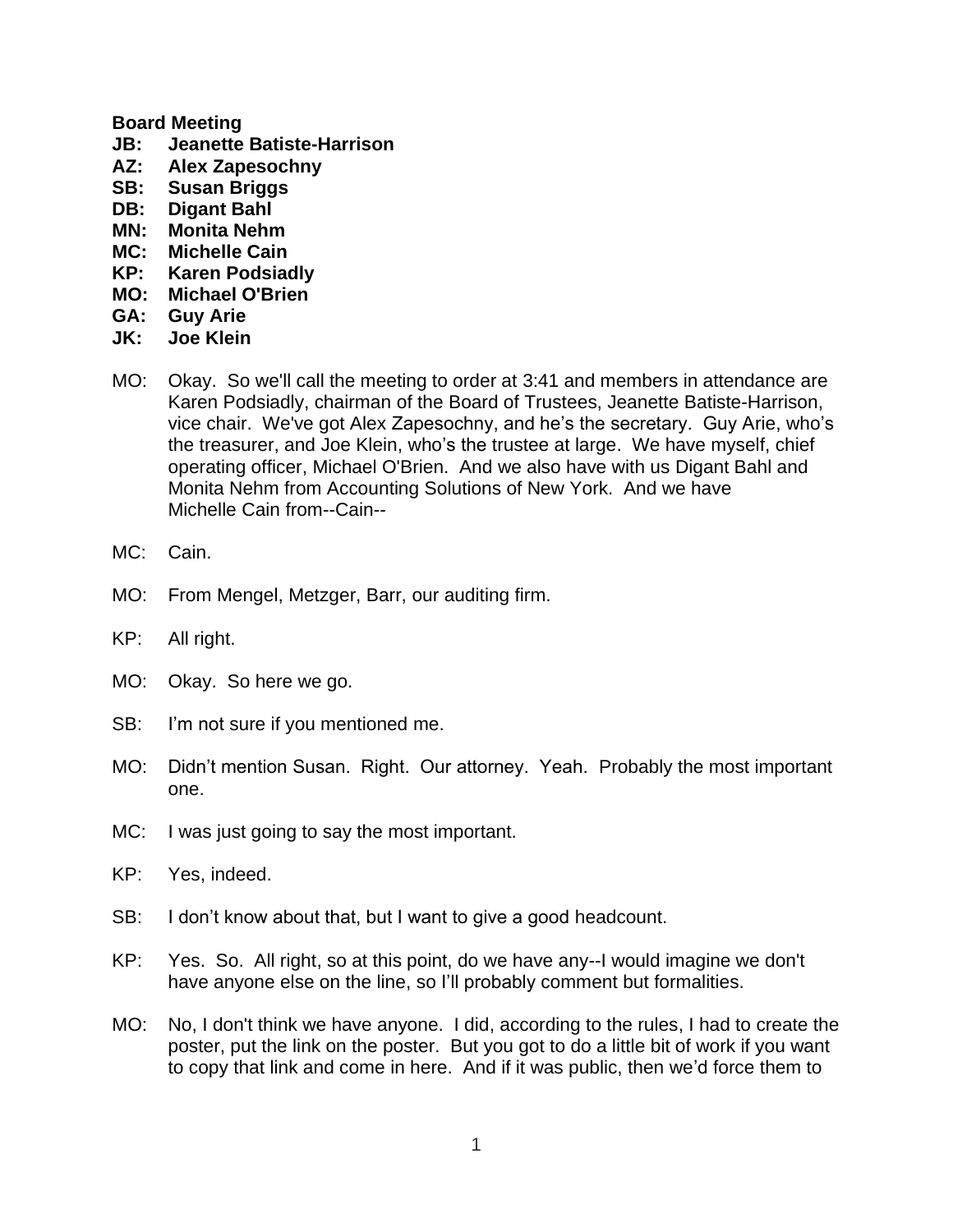identify themselves so we knew who they were, just from a security perspective. So but I see no one there, so we're good.

- KP: Okay. So our first action item is approval of our previous Board meeting minutes from July.
- MO: Correct.
- KP: So has everyone had a chance to review those, and if any comments? And if not, let's have a motion.
- AZ: So, so moved.
- KP: Moved by Alex. Second. And Guy seconds. All in favor?
- GA: Aye.
- MO: Aye.
- JBH: Aye.
- KP: All oppose? Abstentions? Okay. The minutes are passed. All right, so our first discussion item is to review our 990 form. So are there questions?
- MO: Yes.
- MC: So that's me.
- KP: Go ahead.
- MC: Mike, help me understand. Everybody has seen the 990 at this point. You've taken a look at it?
- MO: Yes.
- MC: So I really wasn't going to spend a tremendous amount of time unless you have specific questions. The 990 is complete. Ready to go. Keep in mind, the 990 is for fiscal year 6/30/19. It doesn't look exactly like the financials if you tried to tie them in, because the financials are on a liquidation basis. The 990 is not. 990 is just fiscal '19. So the numbers, you know, are not exactly the same on both.
- MO: Right. And Michelle, when you mentioned that it's the fiscal '19, the date on though, the year is 2018 tax year. Right?
- MC: That's correct.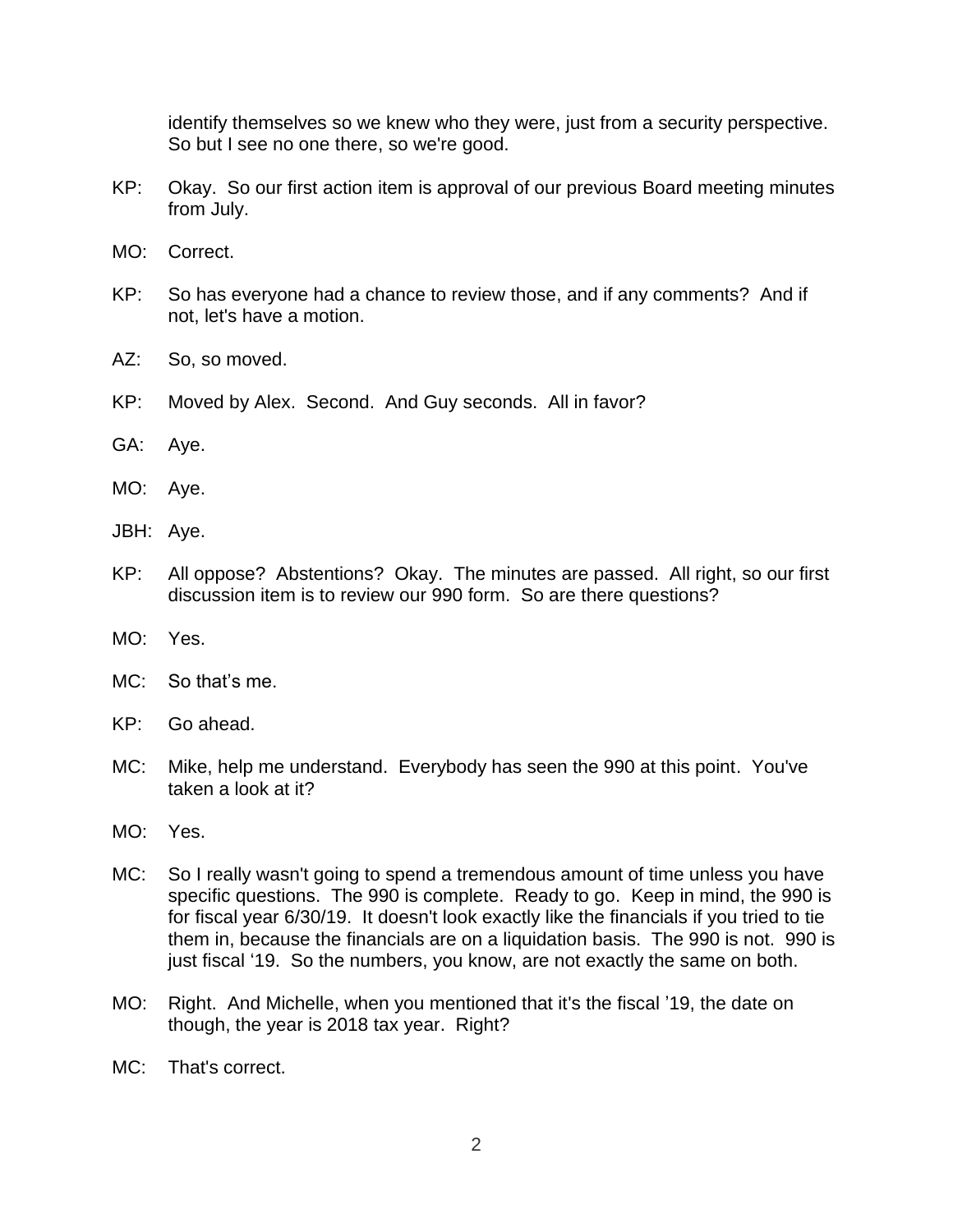- MO: Okay.
- MC: Because the IRS likes to confuse everyone. Yes. The tax form itself is 2018. So it's the 2018 tax filing but it's for fiscal 6/30/19.
- MO: Right.
- MC: I'm happy to answer any specific questions you have. Really, what I try to tell board members when it comes to the 990, it's a very long form, and you certainly don't have to read every line. You know, Mike, Digant, Monita, the whole team did their job in getting us the accurate information.

What I do like to direct your attention to, typically to start out with, if you happen to have it in front of you and want to follow along, that's fine, but you don't have to. Part six of the 990, section A and B that refers to governing body and management as well as policies. Those are the sections I'd really like you to read through to make sure that--I'm sorry. Hold on. I don't know how to silence my phone on my computer. I apologize for that.

- MO: No problem.
- MC: We have a new phone system, and it's lovely because it comes to the cell phone, it comes to your computer. But then when something like this happens, I don't know how to get rid of it, so bear with me. But those two sections of the 990 talks about the policies that are at the school, and those are the areas I just want you to take a look at, and make sure none of the questions are answered incorrectly.
- MO: Okay. Yeah. I don't see anything like that. When I did look at it, I didn't see anything out of line.
- KP: It seemed fine to me as well. So I didn't have any questions.
- MC: Okay, great. The other page would be Page 7 of the 990, which is part seven. This discloses the board members and key management or key positions. Again, always like you to take a look at that. Make sure we didn't miss something there. Again, I don't think we missed anything. But that's another section.
- MO: Right. Yep. No. That all looked in good shape, too.
- MC: Okay. Other than that, there's really nothing else I really would want you to pay close attention to, but certainly open for any questions, if you have any.
- MO: Okay. I have none.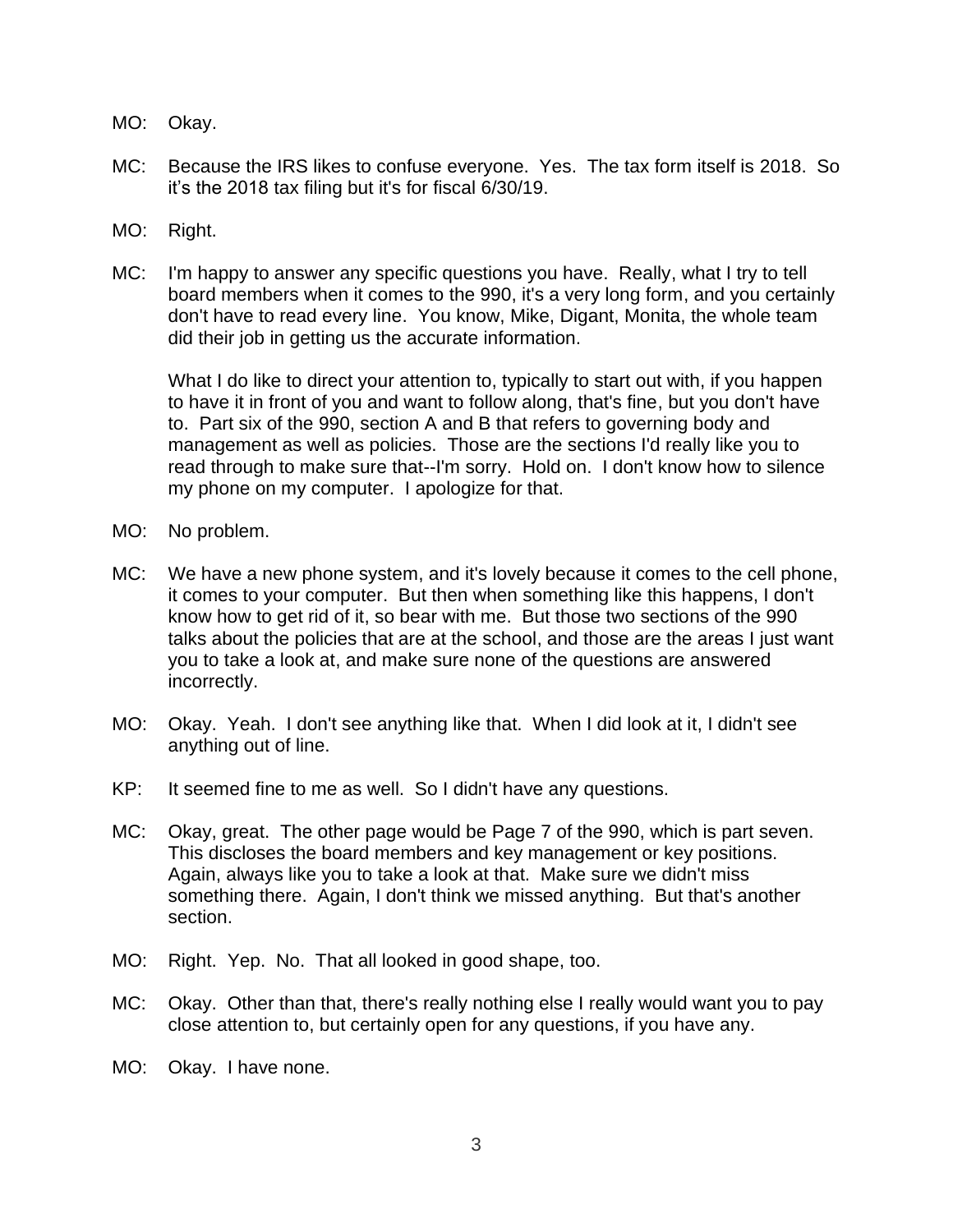- KP: Nope.
- MC: Okay. So as long as--I think the 990 is ready to go whenever you're ready to say go. So if this is the time, that's fine, and we can finalize it, and get that process moving and settled. This will not be the last 990. Okay. The organization is still in existence, not dissolved yet. So we definitely have to do one for June 30, 2020. The year you're in right now. If dissolution doesn't happen by 6/30/2020, we'd have to do another one after that for final. But, obviously, we'll take care of that.
- MO: Okay.
- AZ: I mean, is there anything we need to do now? Do we need to vote on this or it's just we have no questions so therefore it gets filed?
- MC: Yeah. That's pretty much it. I don't think you have to technically vote on the 990, but as long as everyone's okay and has no further questions, we'll just finalize it and we'll get the copies to Mike.
- MO: I think that will work.
- SB: Do you want to authorize someone to sign? Do you need a board officer signature on it?
- MC: Board officer signature, yep.
- MO: Karen--
- MC: And I think we have it set up for Karen.
- MO: Right.
- KP: Yes.
- SB: So the board might want to pass a resolution authorizing Karen to sign it and directing Mike to work with Michelle to file it.
- JK: I move that we authorized Karen to sign the 990, Michelle to go, and Mike to organize everything.
- GA: [Raises hand.]
- SB: And authorize--yeah. Yeah. Great.
- AZ: This is Alex, and I'll second it.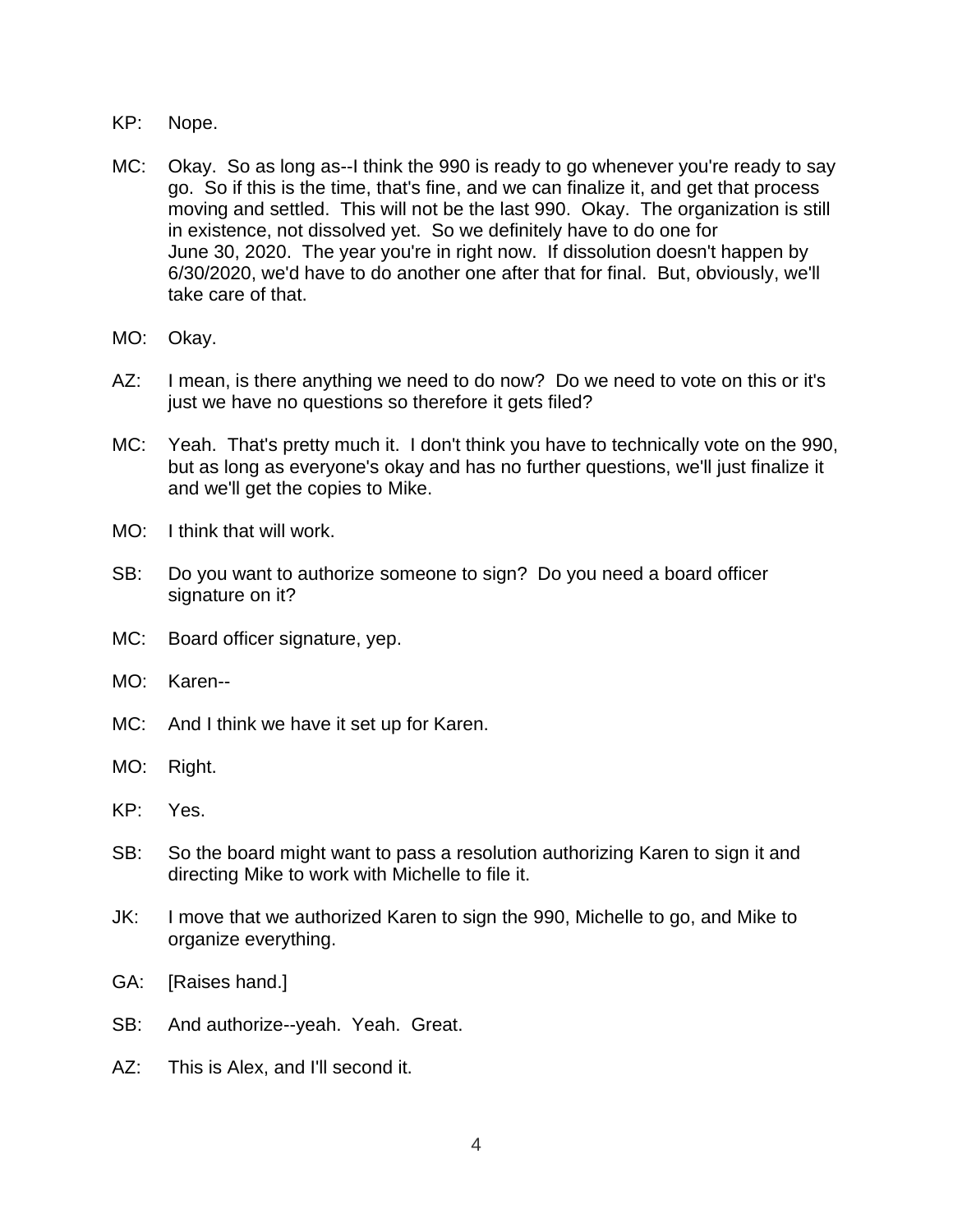- GA: I beat you.
- KP: Guy second bid.
- AZ: You're so competitive.
- KP: So we have a motion for me to go ahead and sign the 990. And for Mike to work with me to get it filed with myself and Michelle.
- MO: Correct.
- KP: All in favor?
- GA: Aye.
- JBH: [Raises hand.]
- AZ: Aye.
- KP: Opposed? Abstentions. Okay. So we'll go ahead and get that done.
- MC: Perfect.
- KP: And then we'll just talk offline, because we talked about just sending it to me.
- MO: Right.
- KP: I'll sign it and copy it, scan it, go to the post office without having Mike and I connect, so.
- MC: Yeah. And honestly, Karen, let me just look at one thing.
- KP: Unless we could do it electronically.
- MC: Yeah, that's what I was just looking at.
- MO: That would be good.
- MC: Typically, we can do it electronically.
- KP: Okay.
- MC: But for some reason it is setup for mailing, and I have to--if we can do it electronically, we will. And then it's just signing an E-file form super easy. If not, we'll get it mailed. And so if you could--let me get back to you on that. If we do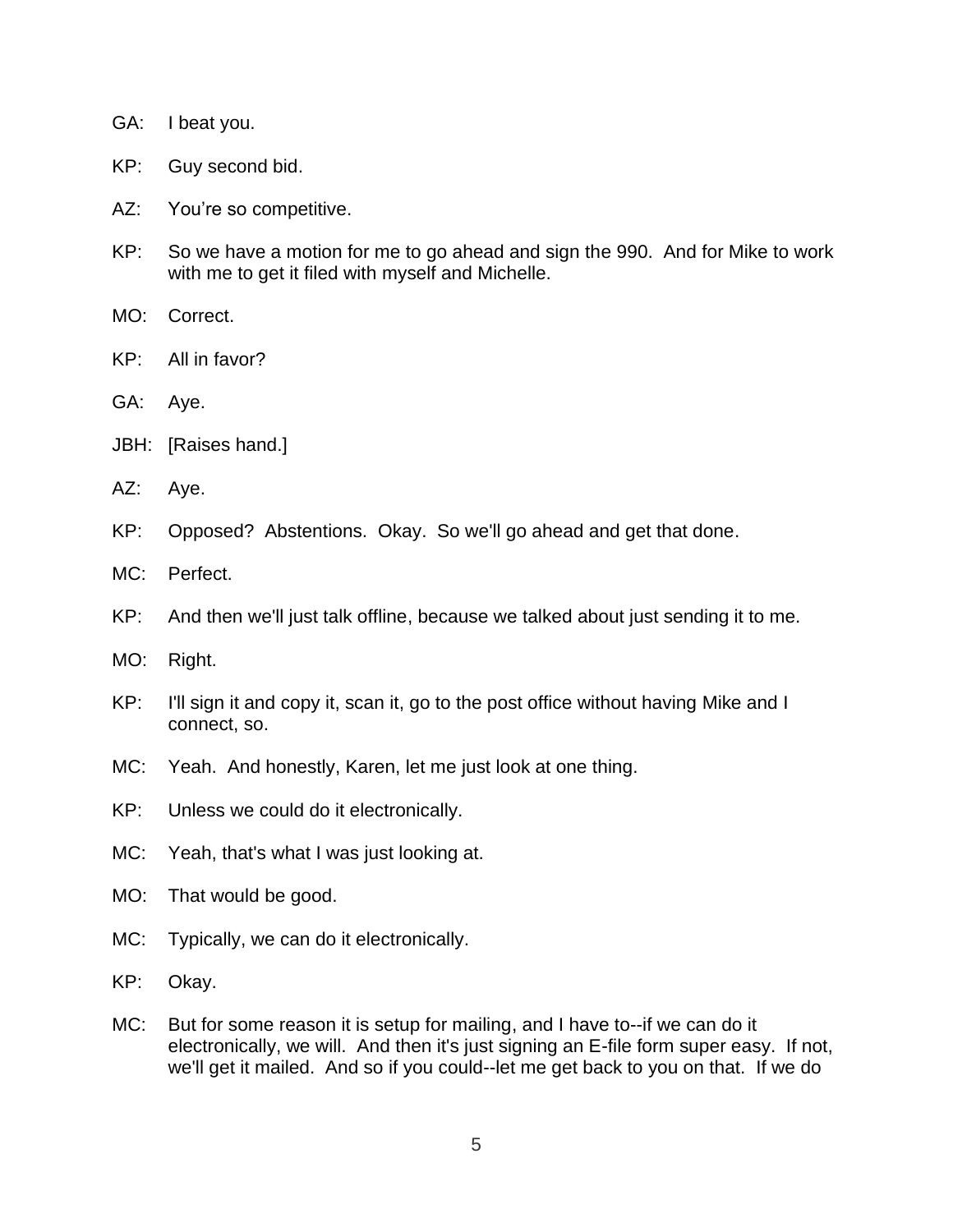have to mail it, then I can get your address and mail it directly to you. Is that what you're saying?

- KP: Yes. Yes. All right. Wonderful.
- MO: Great.
- KP: All right. So our next order of business is the review of the draft of the final audit through 6/30/2019. So has everyone taken a look at that?
- MC: Okay. So, the audit, again, hopefully, you've had a chance to take a look. And I don't know how much detail you want me to go in, so I'll do whatever you want me to do. Really, I was just going to give you a high-level summary. But if you want me to go page by page and talk about it, I can do that, too. But I know everybody's time is valuable. So let me start with the summary and then we'll go from there.
- MO: Okay.
- S: Before you start, is there a password to open the document?
- MO: Yes.
- MC: Yes.
- MO: mmb.
- MC: Lower case--lower case mmb.
- S: Thank you. Sorry.
- MC: Yep. So to start off with, first of all, I want to make sure I say this because it's super important. Working with Mike, and of course, the team with Digant and Monita you really did a fabulous job. You know, a lot of times when a school goes through closure, it's really it can be a nightmare. And I have to tell you, Mike has been extremely responsive through this whole process. So I want to make sure I give credit where credit is due.
- MO: Oh, thank you.
- MC: He really did a fabulous job here to push and get things as far along as we can possibly get them.
- KP: Yes.
- MC: So thank you. Thank you for that.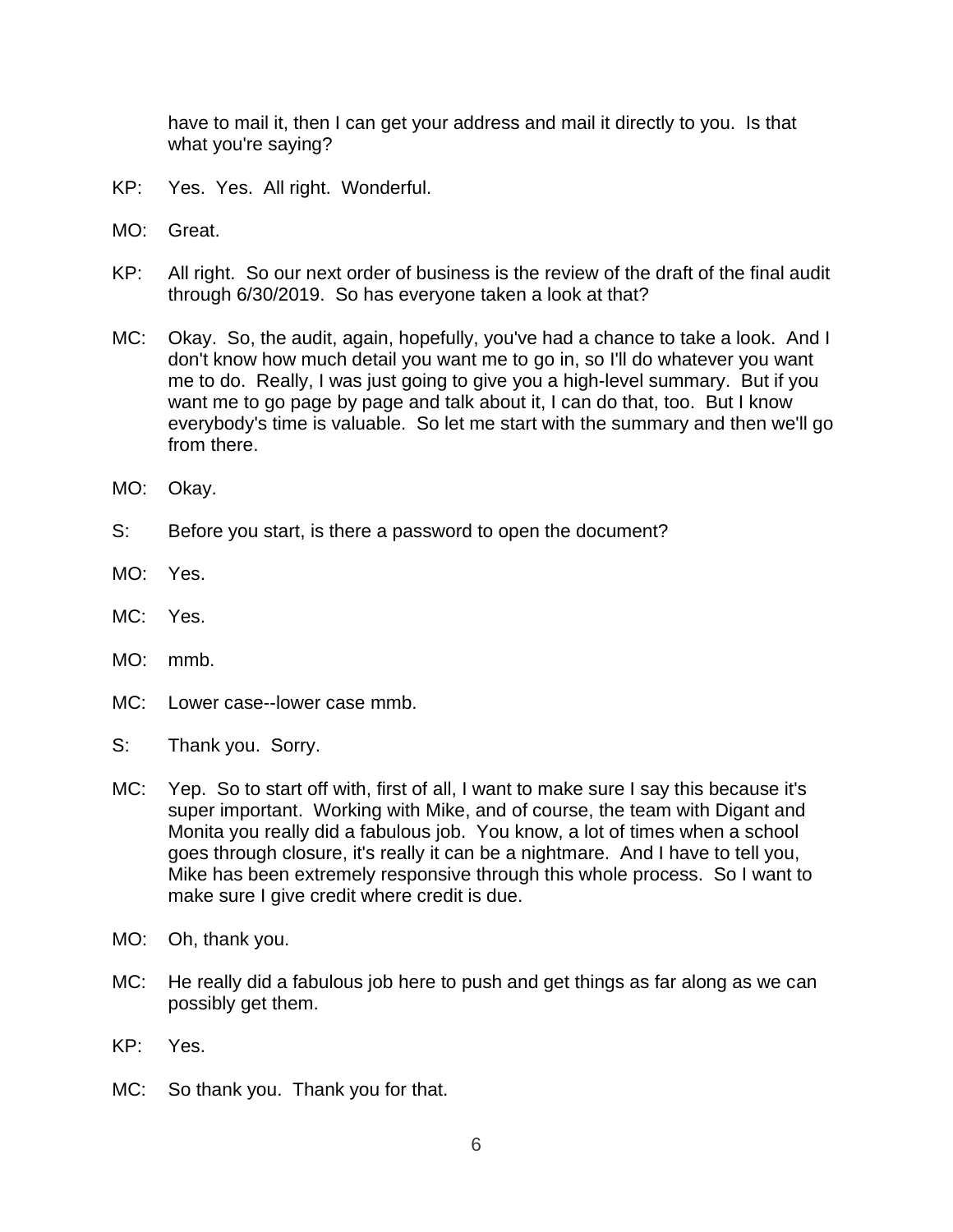- MO: Glad to help.
- KP: And we appreciate that.
- MO: Thank you. Yep.
- MC: If you are following along with me, I'm looking at Pages 3 and 4. This is the auditor's report itself, our opinion. And if you look on Page 4, you will see it as a clean or unmodified opinion, but you will see an emphasis of matter paragraph. And that paragraph talks about the fact that this is on a liquidation basis, and I'm pretty sure Mike has probably explained this to you. But let me just very quickly summarize this, because these statements look different than what you're used to seeing.

When a school or any organization decides they're going to close, generally accepted accounting principles state that the statements have to be on the liquidation basis, not on the typical what's called going concern basis. And so what that means is all of the assets and the liabilities that are listed here have to be marked down to fair value. What cash are you going to receive for those assets if you happen to sell them. Receivables, what cash are you're going to receive for those receivables. And for payables, what are you going to pay out? And you really pay out based on all of your dissolution expenses. So liquidation basis looks very different than a going concern basis. So I wanted to point that out.

When you look at Page 5, which is the statement of financial position, this is the balance sheet that shows assets, liabilities, and net assets at June 30, '19 compared to June 30 ,'18. And you'll see here, obviously, the assets, cash, receivables, prepaid, those are all already on the liquidation basis. Right? But property and equipment, you'll see it's only \$20,600. And that's because as of June 19, that \$20,600 is what you received after the fact in cash for fixed assets. The rest were written down.

Looking down to the liability section, same thing. Payables and accrueds are all I'll say boosted up for all the expenses that you're going to pay for dissolution. You'll see that deferred lease liability, a reminder of what that is. That deferred lease liability in the past was the difference between what you paid in rent and what the straight line basis is over the term of the lease. Because that lease was terminated at June 30, '19 liquidation basis, that liability goes away. So it's zero.

- MO: Right.
- MC: So that's what the balance sheet looks like, liquidation basis. Any questions on that so far?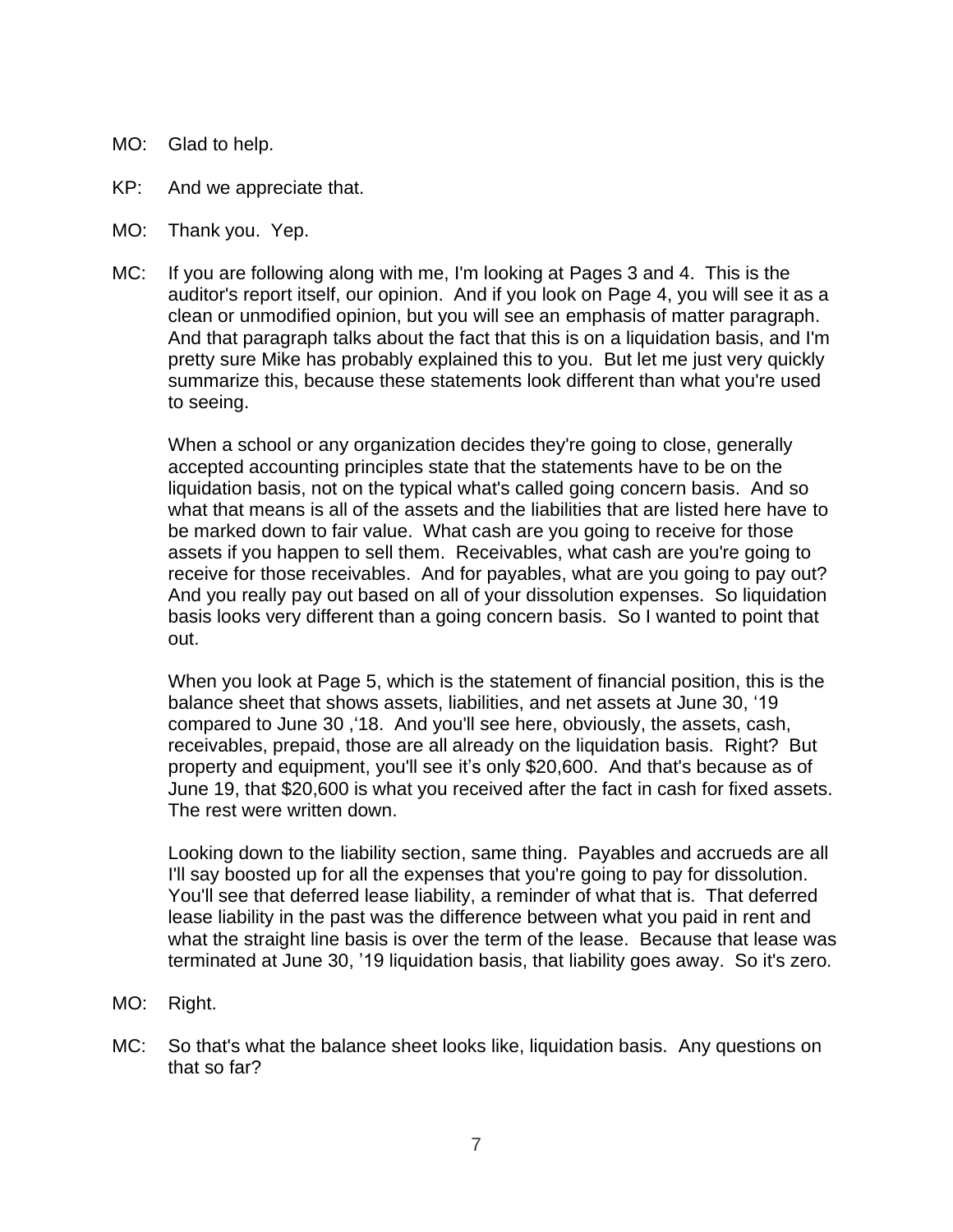- MO: No.
- MC: On Page 6, the statement of activities and net assets showing revenues and expenses. Again, revenues are pretty straightforward. Revenues for the year. But expenses, you'll see it's broken out a little bit here. The statement of activities on Page 6 is really, truly showing the June 30, '19 operating year. So that change in net assets of 656,555, that's as of June 30, '19.

If you flip the page to Page 7, you're going to see the dissolution type entries there of debt forgiveness and dissolution expenses. Again, a little different than what you've normally seen. But it kind of breaks it out into two different sections. Again, any specific questions on that so far? Okay.

On page 6 statement of functional expenses. This shows all the details of the expenses by function in nature. One thing I'm actually going to change that's different than your draft is the number of positions. We have a total of 62. I asked my team about that. I think there was some double counting of personnel in there. Those numbers, we went back and looked at our records. And the numbers that we got from Accounting Solutions of New York is really 49. So I'm going to be changing those numbers there. It's not a big deal, but I just wanted to let you know that.

- SB: Okay.
- MO: All right.
- MC: Those are the highlights. Again, happy to answer any questions, but I don't want to take up a ton of your time if you've already been through these and understand what they look like. The back schedules, so there's--as you know, charter schools are required to have an audit in accordance with government auditing standards. It's another level of audit. And this is on Pages 21 and 22. Internal control over financial reporting and compliance. No findings there. No issues there. No deficiencies there. So that's a clean report.
- MO: Good.
- MC: And attached to that is the schedule of findings and responses from the prior year and updating those. So that's what that is. So a very clean report. Other than that, so to finish this, we need a dissolution date, which I know is part of this meeting as well, to kind of get to that point. So that's really the main thing that's holding up the financials from being issued. They are as ready to go as they can be.

Once we get a dissolution date, we will go back to Mike and the ASNY team and check out what cash receipts and disbursements have happened from the time we kind of stopped to see if more needs to be booked on here from the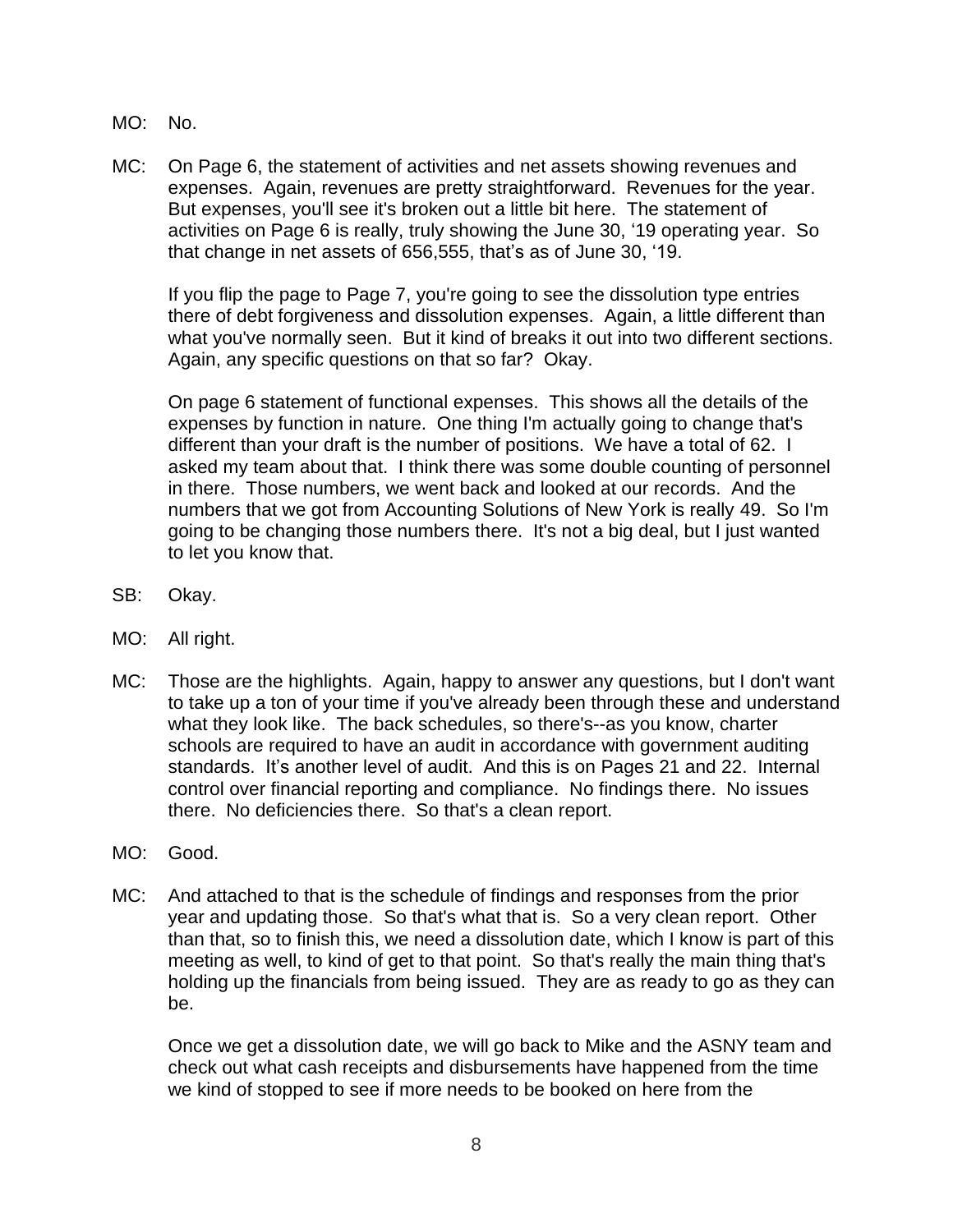liquidation basis standpoint. But other than that, I mean, we're as far as we can go. So, I think we're in really good shape. We just need that dissolution date and then finish up those receipts and expenses.

- MO: Okay. And Michelle, the start date for those? So fundamentally, you think everything's ended as of 6/30. So the start date for the extra expenses and all that would be 7/1/19?
- MC: No. You know what, Mike, I have to go back and look at my records. We've done everything up through whenever we stopped our work. So it's not 7/1. It's after that.
- MO: Right.
- MC: It's probably September, October sometime.
- MO: Yeah.
- MC: So I'll give you that date to say, "Okay, from there until now, where are we?" And then we can pick that up. I just don't have the date.
- MO: I just want to make sure that I collect all that stuff. I've got it all. I just need to collect it all and put it someplace and have it ready.
- MC: Okay. Yeah. So that's all we need to finish that. Any other questions on the audit? Okay.
- MO: Okay.
- KP: All right. Do you need--
- MO: Now, there was--Michelle, you and I had the conversation, too, about not posting this or anything like that, but if somehow SUNY or Ralph Rossi (ph?) or someone felt that they wanted to look at that audit, we could potentially send them a copy of this draft.
- MC: Yeah. You know, if they're trying to figure out, you know, are you moving along on this or where are you and you feel comfortable, I don't see a problem with you sending the draft.
- MO: Right.
- MC: It certainly doesn't have our signature on it as far as opinion date.
- MO: Right. Right.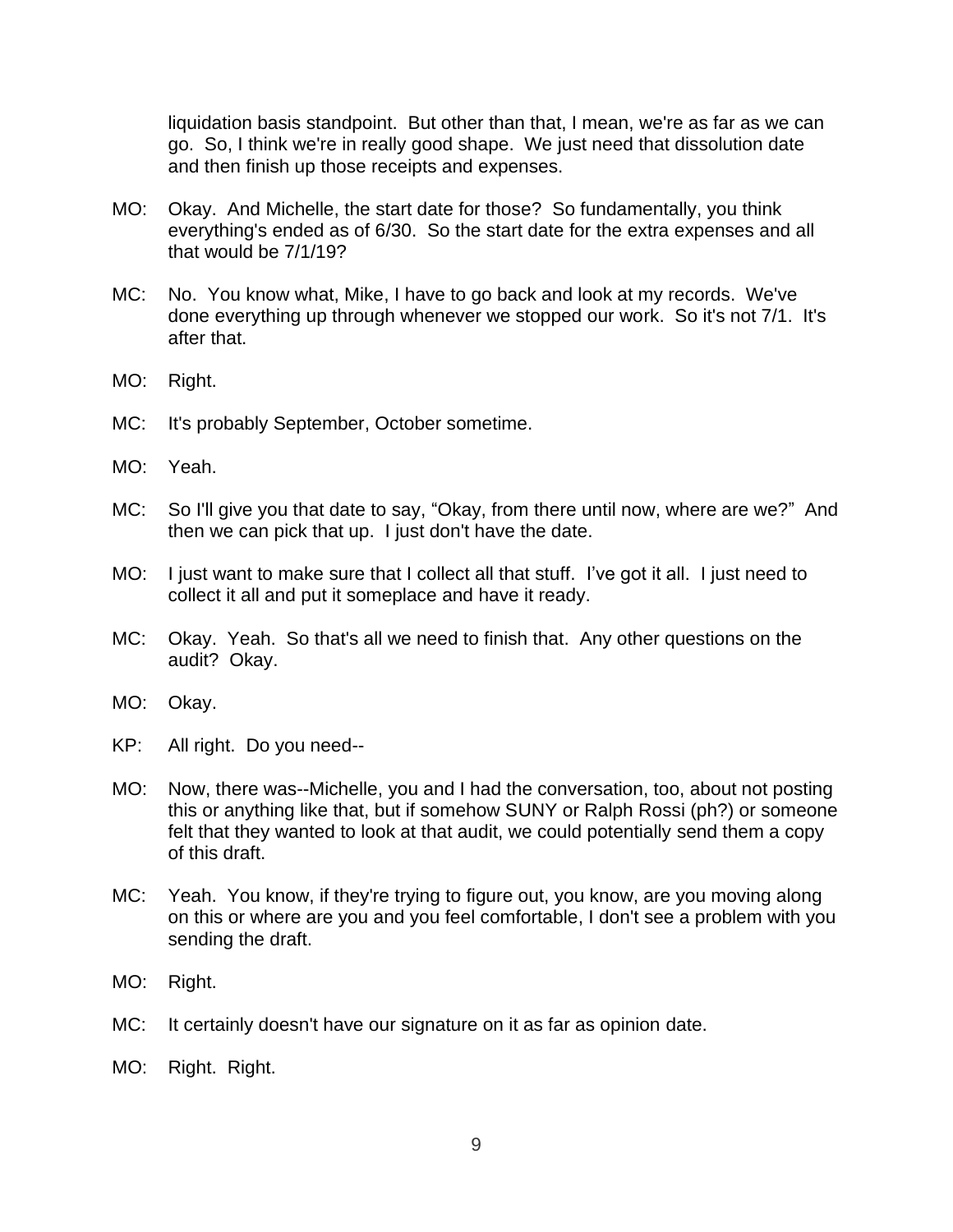- MC: But, you know, if it helps you continue your process, because it's proving to them that you're pretty far along, I don't have a problem with that.
- MO: Yeah. I think between Susan and I, we're not sure that that--we're way ahead of them, I think, in our--where we are as far as SUNY and the state go.
- MC: I think so too.
- MO: It's not clear they're going to ask for anything, but.
- KP: So do we need any action?
- MO: At this time, I don't think so. I think we just wanted to get everybody exposed to the audit. We know what it is. We know where it's going. Nothing or profound or problematic in any way. And just we can feel good about that fact. So I think that's good news.
- KP: Okay.
- DB: Sorry, Mike, has anybody heard from Ralph or anybody, Lee (ph?), or any communication from them?
- MO: I've exchanged a couple of emails with Ralph. And between Susan and I, we've been on the phone with him a couple of times, too, trying to get guidance and information on how we can move the process along, what kinds of things do we need to provide to whom and when. You can never get a when out of him. And, actually, it's turned out that Koran (ph?) at NYSED in the charter school office has been a huge help in trying to work through the kinds of things we need and the various templates for the petition and stuff like that. They answer our questions.
- DB: That office has [audio gap].
- MO: I'm sorry.
- DB: That office was already understaffed so much, and I think it is at--some of it is not Ralph's, you know. It has to be a real compliance burning issue for him to pick up the phone and start calling.
- MO: Right.
- DB: Unfortunately, that's the world he lives in.
- MO: Yeah. Well, and I will say that certainly he hasn't been too difficult to reach if I had questions or anything like that. Put in an email to him or put in a call and usually get an answer back one way or the other. So, you know, it's been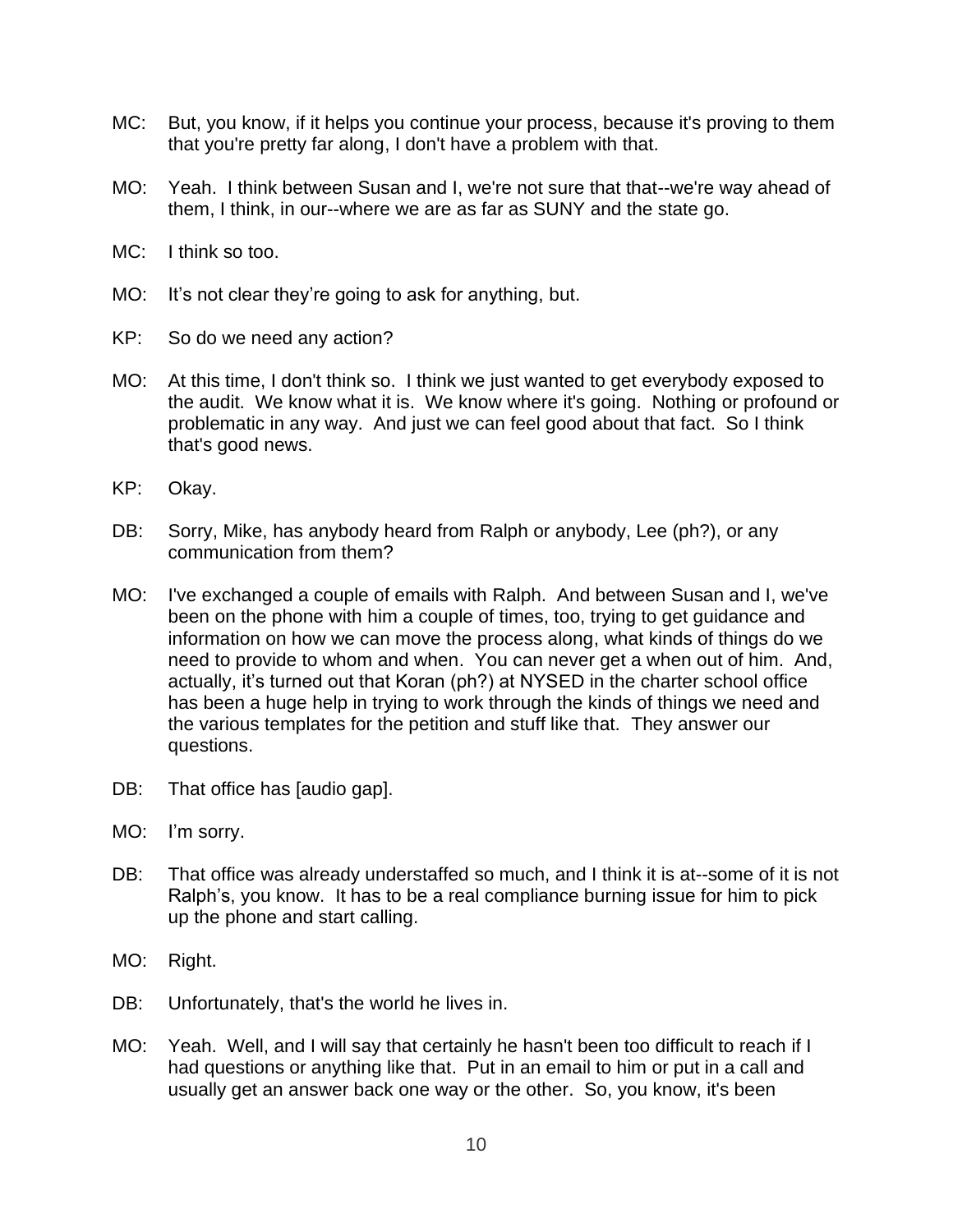helpful. It's just, you know, like Michelle said, we want a dissolution date so that we can finalize the audit, and people want audits finalized and taxes paid before we can get a dissolution date. And then I think our lesson that we've learned over the past few weeks is that things seem to be so backed up with the Board of Regents and the New York State Education Department that we almost--it's like looking into a bowling ball as though it were your crystal ball. That's how clear the future is for us.

- GA: Is there clear steps--are there clear steps into how do we get to a dissolution date?
- MO: I think there are some to a point. I mean, and that's what Susan and I have been focused on is what is it that we can do and we can control? So, for instance, we knew as an example, we discovered we had to electronically transfer all of the records of the business and the employee records to NYSED. They didn't want them in paper. So I went out and figured out how to get them all scanned. And we've got flash drives with all those records on them.

We were trying to figure out the different steps to preparing the petition and plan for disillusion and whether or not we had to do certain things and how we could go forward with that. And, again, Koran's been very helpful in trying to get through those steps. So this and this meeting and all the things that we're talking about and trying to get done. We're trying to take all the big steps we can and go as far as we can. But in the end, we will submit the petition to the Office of Counsel, and we'll give a copy to NYSED along with flash drives with our records. At that point, we no longer have to keep track of too many records except Michelle, I'll keep track of expense records and things so that we know where money is going.

- MC: Great.
- MO: But at that point, we will have done all we can. And we can call people and ask for status. We may or may not get status, but in a conversation that Michelle and I had two schools that she was involved with filed for dissolution in 2016, and they're still not done. And we heard there's a backlog.
- MC: Susan would know better than anybody, right. But it's just this process that just doesn't seem to happen, so.
- SB: Yeah. I think it's because there's no clear method of how to do it.
- MO: Right.
- SB: And all the templates that are out there have like this one says, "Use this law." And this one says, "Use that law." And this one says, "Use this law." And Ralph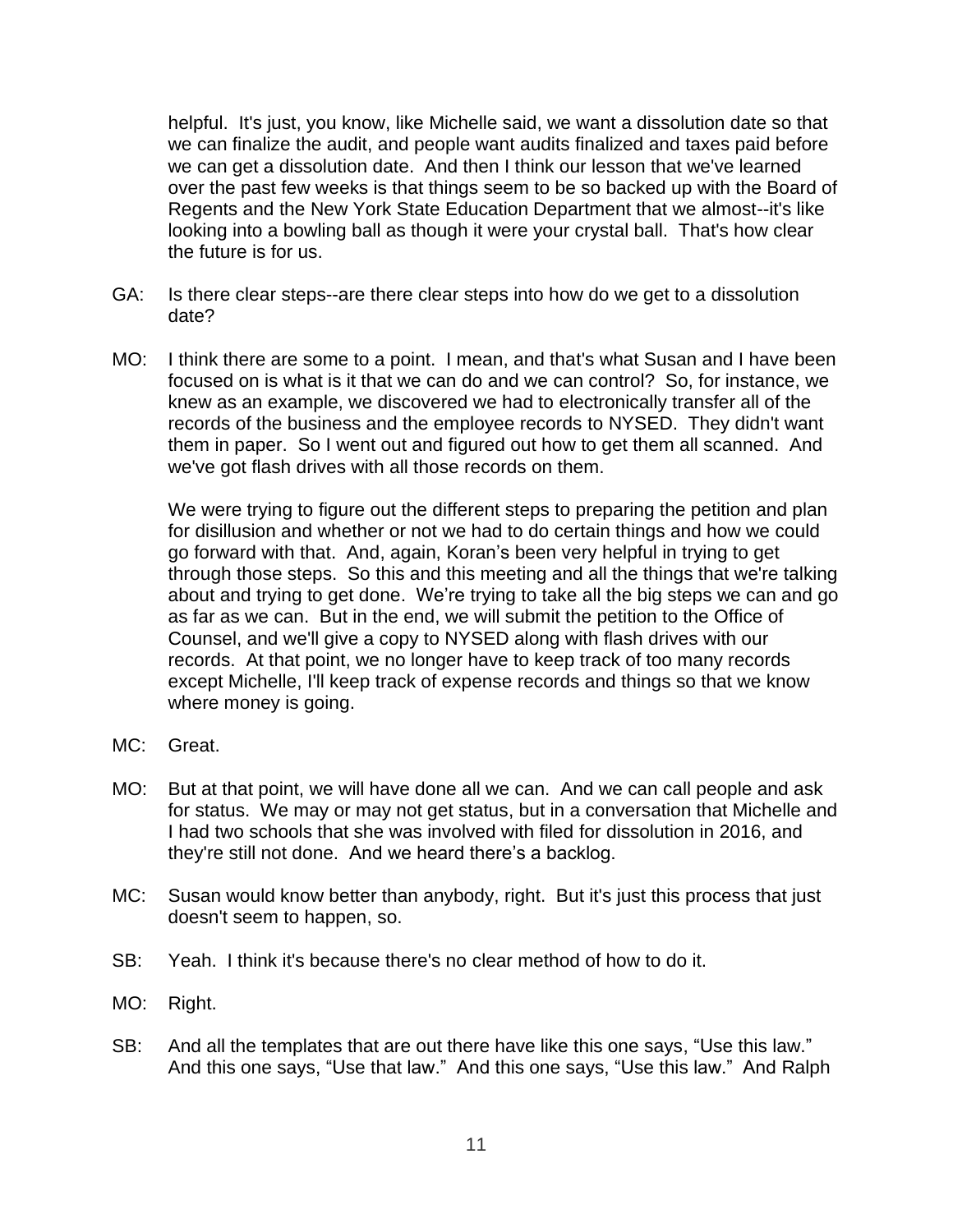says, "Do this." There's no--and so it took some time to figure out, well, who are we supposed to listen to.

- MO: Right.
- SB: And, I think, you know, ultimately, I found a path forward that seemed to make a lot of sense. And Koran was very, very helpful. And I think that we will submit as soon as Mike is--all the tax issues are all settled, we'll submit. And she, I think, at that point will work with us. We may have to, you know, if she wants us to make changes, we'll do it what she asks. And then at that point, I'm still really hoping, you know, that we don't get sent to court.
- MO: Right.
- SB: Which seems to be the hold up, you know, and the confusion. Do we have to get sent to court? Do not have to get sent to court? Since all we have are assets and it's not like we hold a big piece of property or we hold a tangible other than money, which is very clearly set forth in the law what we're supposed to do with it. So after speaking with Koran, you know, I thought, let's do this plan. Let's set it out exactly what we're doing so that nothing--everything is super clear. And maybe we'll just get a rubber stamp. You know, that's my hope, but no guarantees.
- MO: Yep. And while we're making sure credit is being given where due, Susan has been tremendously helpful in trying to talk through all this stuff, and we give each other some action to do or some work to do. But she's been a really, really big help to pull this together.
- MC: So from an audit perspective, I think somebody asked if there's anything technically you're supposed to do. So whether it's this I'll say committee, which I think is probably the highest level committee at the school at this point, is I would love if you could accept the report contingent upon the, you know, final tweakings of the liquidation basis and dissolution date. If you could do that, then that's on record that you've done that and that when we're ready to finalize, we can just get it through the process. Does that make sense, Susan, to have them do that?
- SB: Yeah. Because we've been, you know, noodling back and forth about have an obligation to file this audit like probably last November.
- MC: Yeah.
- SB: But because much to your dissolution, it just--isn't there any way to close that loop or, you know, check that box?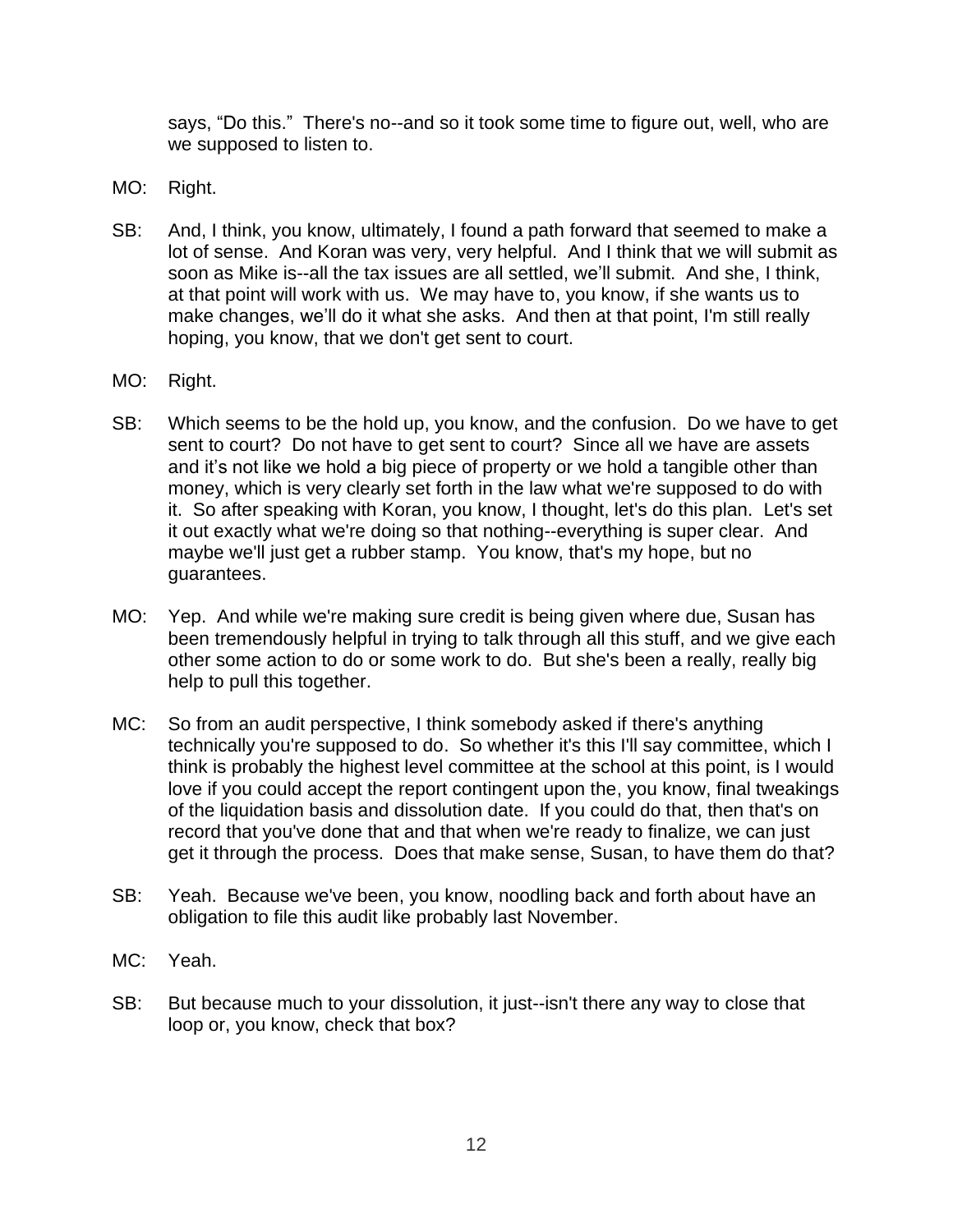- MC: Yeah, I would love to be able to. And that's where I said, you know, if they're really pushing you, go ahead and send them the draft so they can see that you have statements. They can see your June 19--
- SB: They're not pushing. I don't think they're pushing us.
- MC: Yeah.
- SB: We just wanted to do what we can.
- MC: Yeah. I wish we could. And here's the issue. I think, you know, so many organizations, charter schools don't know how to do this. And the state departments really don't know either. And so they're telling you they want a final statement or they want a final audit by November 1<sup>st</sup>, which is not possible, if you're following the generally accepted accounting standards guidelines. So I am sure there are auditors out there that just slap a financial statement together like they normally would and issue it I'll say on a going concern basis. But that's not technically correct. So, obviously, my firm's not going to do that.

And then we get into this vicious cycle. Right. And so I think the state probably sees other audit reports from other schools that have closed and are thinking, "Okay. Just give me a final report."

- MO: Right.
- MC: But I can't do that. And if they want to see the draft so they can see the June 19 numbers, that's fine. And they have been audited. And I'm very comfortable with that. But I can't finally issue that statement until we can get to that end point, so.
- MO: Right.
- MC: You know, there's other letters, too, that Mike had sent to you. There's the required communications letter and the advisory comment letter. Again, I'll spend as much time as you want to on them. The required communications letter are just exactly that. Communications that we're required to give post audit. There's nothing other than standard language in there. There's really nothing crazy in there. The advisory comment letter, as I mentioned before, there were no significant deficiencies or material weaknesses in internal control over financial reporting that we identified. So that letter is very clean. What that letter is doing is it's updating the comments that we've come across from previous years to show that they've been resolved. Again, I'll spend as much time as you want me to, but I just thought I'd give that quick summary. So you knew those letters existed.
- MO: Okay.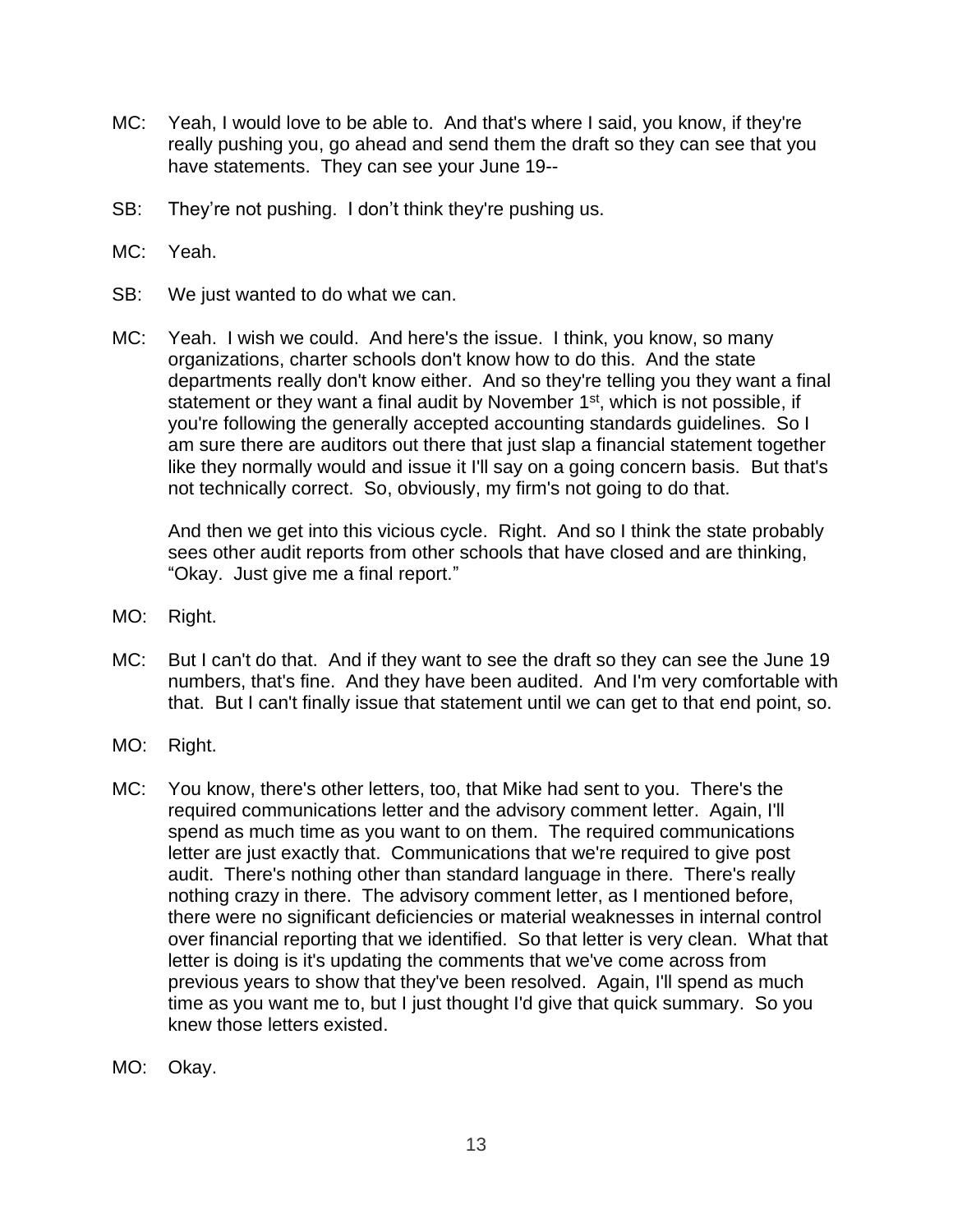- KP: So I like the idea of accepting it, knowing that it's not final for the record. So if we could get a motion for that.
- JK: I move.
- GA: [Raises hand.]
- KP: Joe moves. Guy second. Guy is on a mission here seconding. All right. All in favor?
- JBH: [Raises hand.]
- JK: Aye.
- GA: [Raises hand.]
- AZ: [Raises hand.]
- MO: Everybody.
- KP: Oppose? Okay. No abstentions. All right. So we have the motion seconded and approved. So that is in the record. So thank you, Michelle, for all of that work.
- MC: Absolutely. Thank you.
- KP: And I think that's it on that on number two. So, I think, Michelle, you're done. Are you done with us for the day then?
- MC: I am done for the day. I am happy to stay on if you want me to to hear about the other areas, or I can jump off. Whatever you prefer me to do.
- MO: It's fine by me. I don't know. It's okay.
- KP: Yeah. It's fine.
- MO: We're going to have the dissolution discussion a couple of different places, I think, as we go through the list.
- KP: Uh-huh. Yeah. So you're fine. If you'd like to stay, yeah, that's fine.
- MC: Okay.
- KP: So not kicking you out. Just wanted to see if you--
- MC: No, no. I appreciate that. I appreciate that.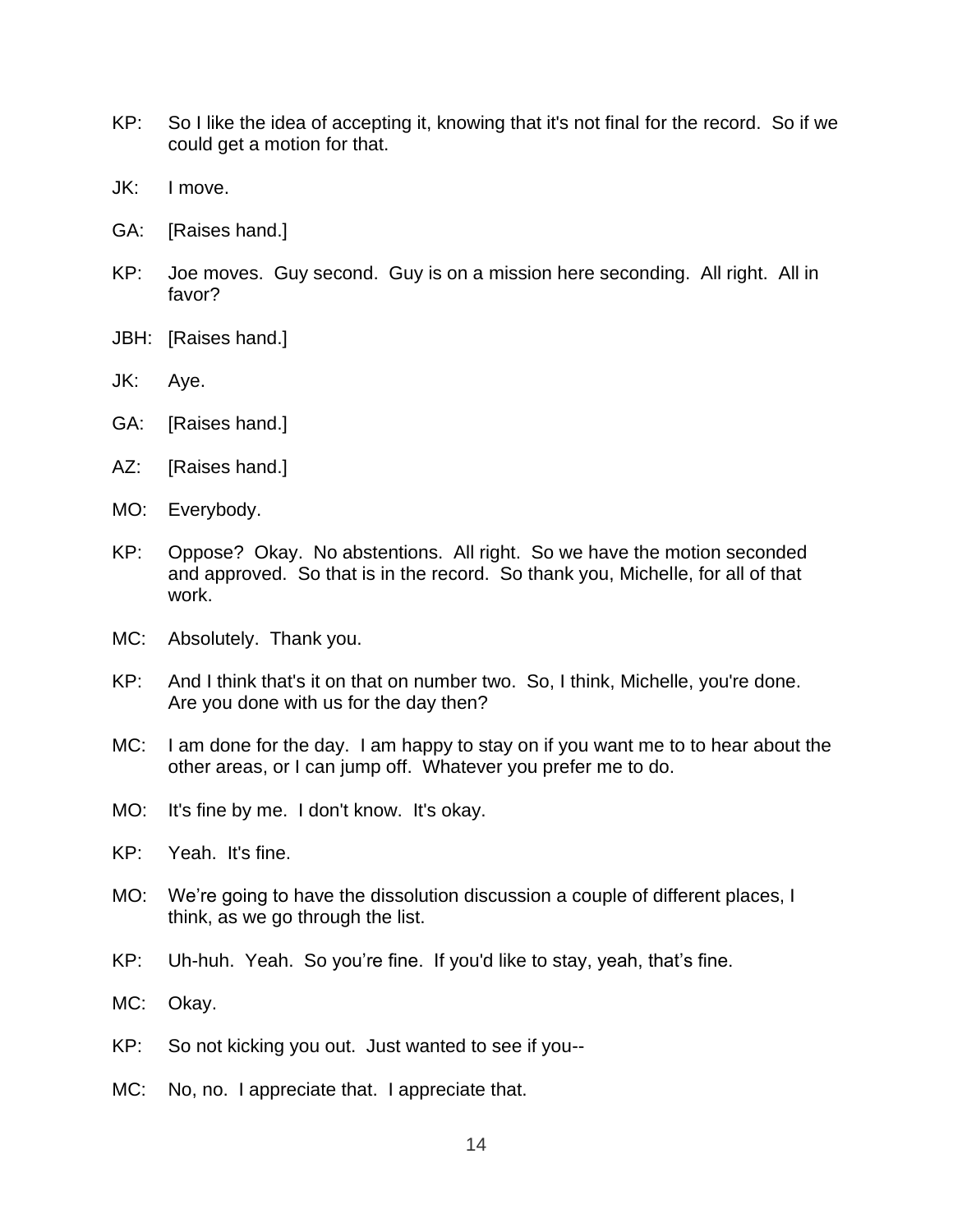- KP: All right. And so on number three, discuss/approve a plan for Mike transitioning to consultants and what the implications for that are. As we've talked in various forms, the current plan is he has been working half time and then moving to consultant in May or June, June is the latest time. But so do you want to talk about that, Mike, and then we can talk about approving.
- MO: Yeah. And so everybody understands what's going on here. There was a program that we were supposed to enroll in. We didn't know anything about it. It accrued a bunch of fines. And when we finally reached an agreement with the State Taxation Finance Department, the one thing we have to finish in order to have them approve abatement of all those fines, just make them all go away, is we have to give them a ceased paying wages date.

And I naively thought, well, geez, if I stopped with all of the wages and it was just mine, that should be good enough. And it wasn't. So I have to get off of the payroll. And we're right now I'm thinking I get off the payroll at the end of this month, at the end of April. That will put our ceased paying wages date at May 10<sup>th</sup>. That means then there'll be one quarterly--the second quarter tax returns and withholding will have to be filed from Paycom.

But in there under New York State 45, there's a spot where we fill out that date, and that becomes part of that tax return. Then I get a copy of that, and I send it to my contact in the education office. Then they should be able to send us an abatement letter that says, "All of that's gone." Now, and I--and that's the purpose for doing this. And I think what that really means in terms of operations on a day-to-day basis, that's something we want to discuss, because at that point, I'm no longer an employee of the school.

So, for instance, I'm out buying some fiduciary liability insurance right now. So I'm covered for myself in acting in any role you ask me to act in in terms of continuing on. I think that once we move away, we can start to be done with Paycom. And I've already started to ask the questions about what is that process and what do we have to do. So, you know, again, looking at reducing expenses and stuff and making sure that everything gets closed up properly. I think one of the big things is I don't know if you can authorize me, you want to authorize me, or you want to do this differently in terms of who should start authorizing bill payment, signing checks, doing any of those financial transactions that have to take place, because they will continue until such time as we can begin to close the office and start to reduce all the expenses with staying here and continuing on with insurances and those sorts of things.

So I don't really know the specifics. I mean, in the current position as an employee, that was fine, and no problem with that whatsoever. I don't know if you can authorize and continue in that fashion or not. The one thing that would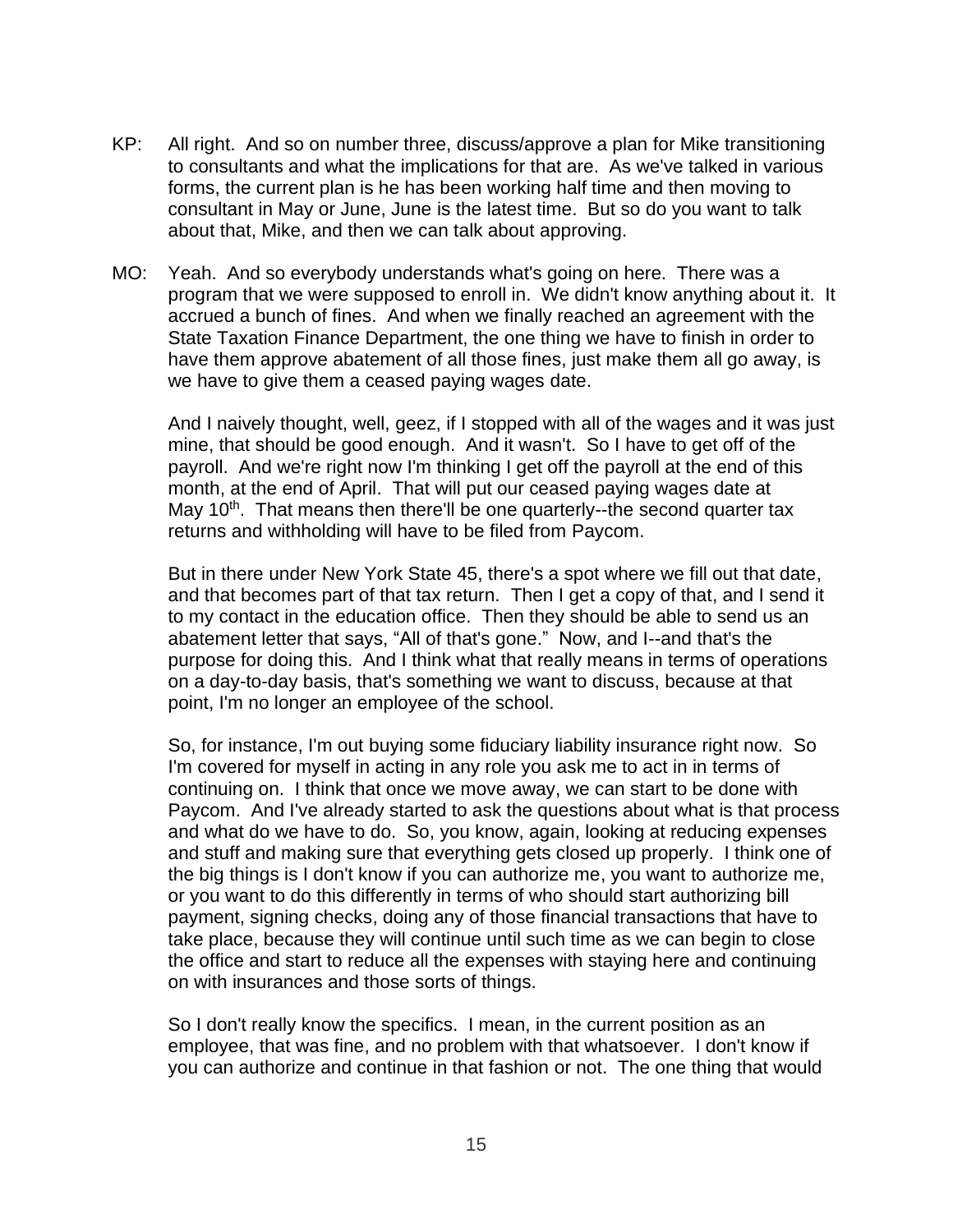be probably a little strange is it would be odd for me to approve my hours and my time and sign my own paycheck. That's a little much.

- KP: Right. Right. Yeah.
- MO: So we wouldn't want to have to try to defend that.
- KP: Right.
- GA: We discussed that in the Finance Committee. No?
- MO: I'm sorry.
- GA: Didn't we discuss that in the Finance Committee?
- MO: Yes, we did. We're bringing it to the Board now. Yeah.
- AZ: What did the Finance Committee come up with?
- MO: As far as some specifics, what you want to do about that. I think that's the key.
- AZ: Did the Finance Committee come up with some ideas?
- GA: Yes. The Finance Committee recommended the rate was \$90 per hour.
- MO: Right.
- KP: Yeah.
- GA: And the amount of hours that was expected was ten hours--
- KP: Maximum. Yeah.
- GA: It was ten hours a week?
- KP: Uh-huh.
- MO: No, it was ten hours a month.
- GA: A month?
- MO: About ten hours a month, I think, we said.
- KP: Yeah.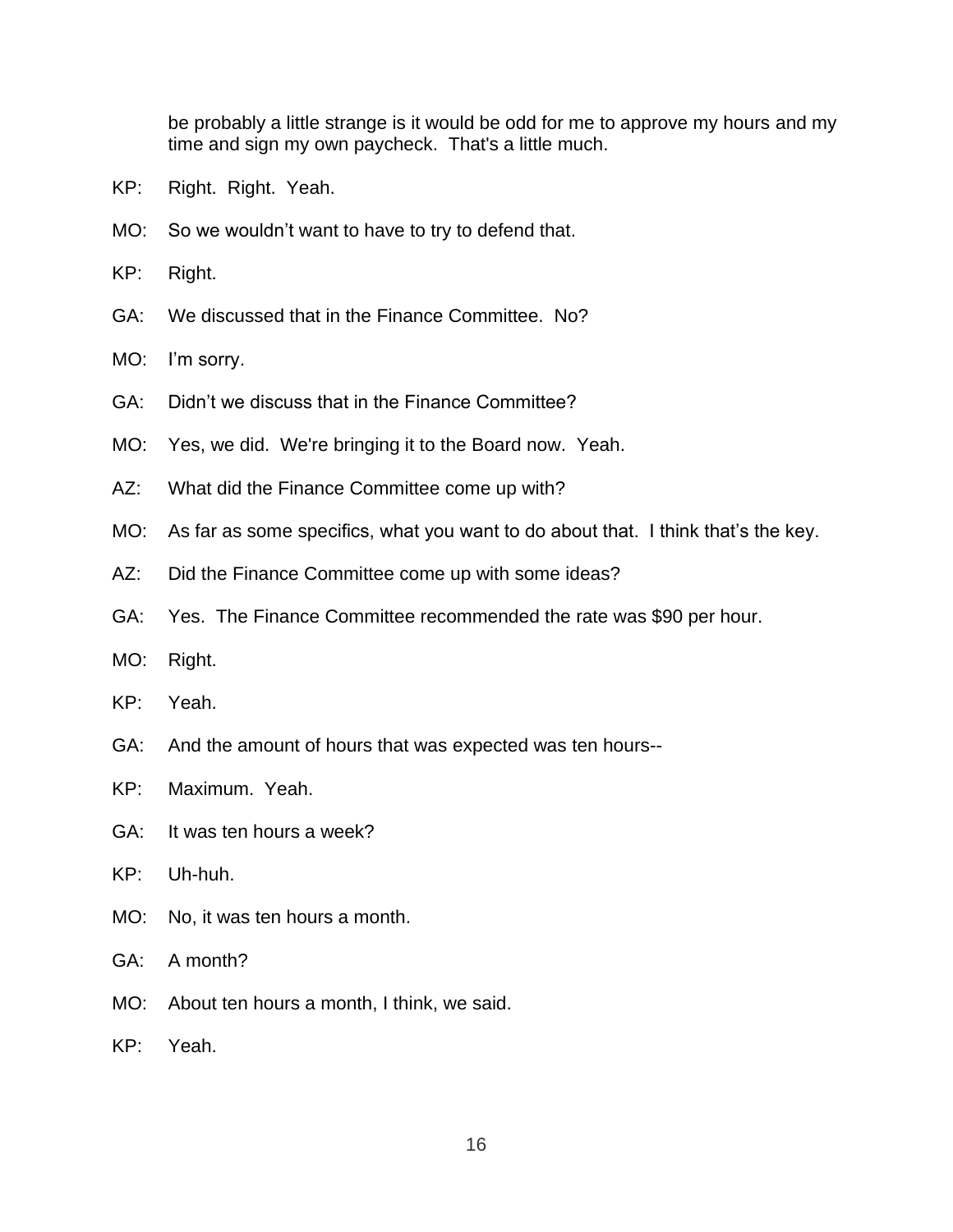- MO: We were going to see how that played out. It depends on how much work there is.
- KP: Right.
- JK: I think we said it was a maximum, but.
- KP: Average. So it wasn't--
- GA: It wasn't expected.
- KP: Expect. So it wasn't--we just knew that we didn't want--we didn't think it would be more than 10.
- MO: Right.
- KP: So that would be the key. So I guess my question, and I don't know who could answer this, but what would you all recommend? So I'm talking specifically, Susan, Digant, and even Michelle. Like what would be, so, again, I do think it would be odd for Mike to sign off on his own. I think that actually is a conflict.
- MO: Probably.
- KP: So what would be--what has been customary with this being unusual?
- DB: What I have seen is that the Board chair or the Board treasurer perform those actual sign off. But given the thought of the agent and authority to Mike that, hey, you can do these things on our behalf, which is, hey, resolve this dissolution piece. Work with, you know, Susan, work with me, work with Michelle. So he has the authority in order to work with us and also deal with SUNY at this point in terms of the payments to him or any payment.

You know, we do have a Chase bill system, which we use. And I would feel that most of the payments that we process are processed. We know that we do all the payments on Chase. So we should be able to request the Board treasurer or you, Karen, to then--and before we hit--before we request you to go on that portal, Monita would be kind enough to attach whatever backup we have, whatever payment we are making, whether it's insurance, Mike's, or whatever. We will send that as a pdf to you in advance so that you can see that, hey, this is being done, and you can process, hit that. Unless Susan or Michelle, you have other things. But I wanted to talk about what customary I have seen in this.

MC: No. I agree with you completely Digant. I would say the treasurer or the chair of the Board, whichever is more practical, because I think, Guy, you're not physically here in Rochester.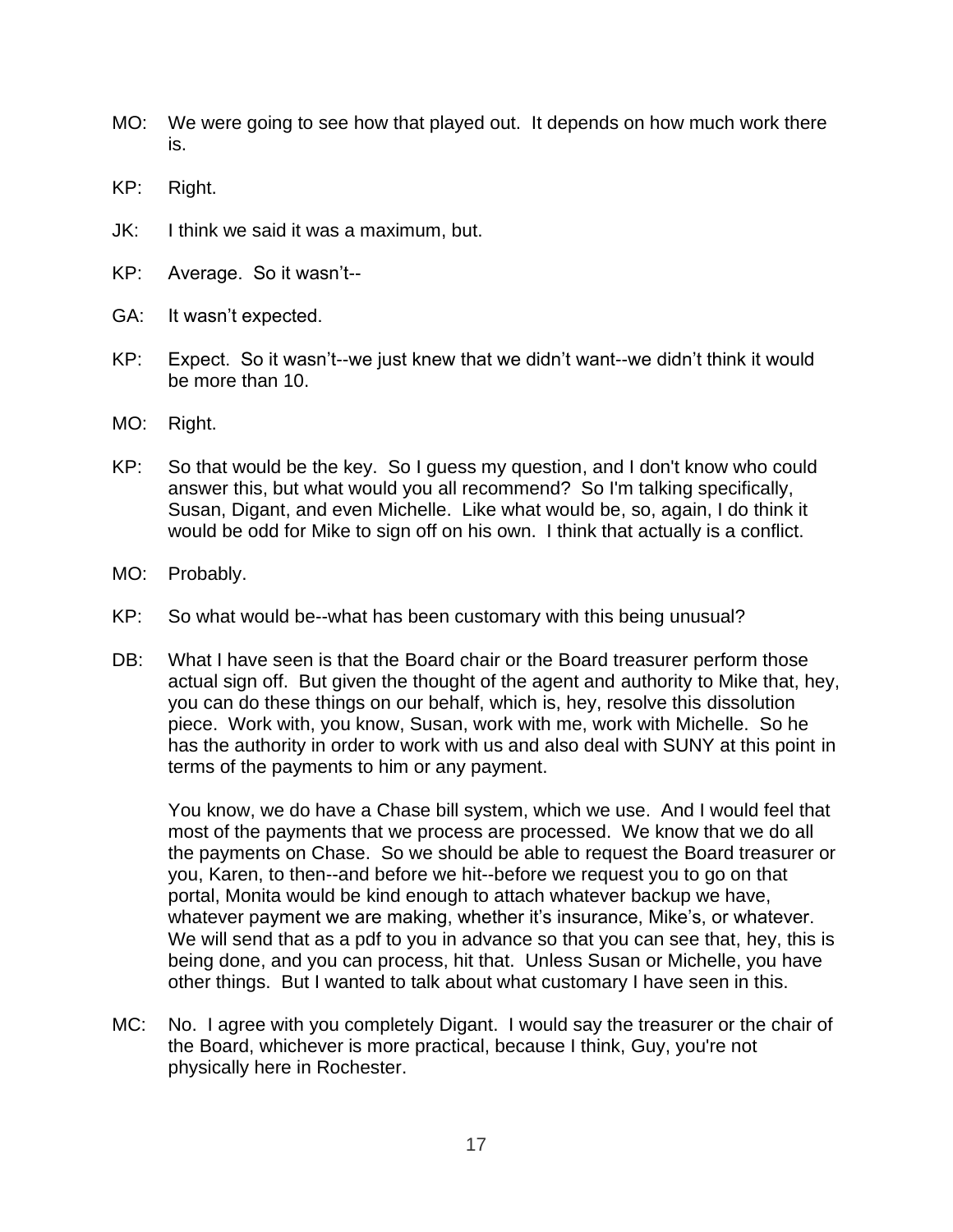- GA: No.
- MC: But, again, with electronics, you know, anything's possible here. So I agree. As long as Mike can't approve his own thing.
- KP: Right. Right.
- MC: So I think the Board has to resolve that. They're allowing him to act on behalf of the school in whatever capacity you decide. And then anything for Mike needs to be approved by the treasurer or Board chair. I agree.
- KP: Okay.
- SB: Yeah, and I certainly defer to Digant and to Michelle on the financial setup. But, yes, as soon as, you know, basically when Mike goes off payroll, which is going to also after we resolve everything with PrompTax, and we are sure that all the payroll tax. That's the point where the Board will come back together and authorize the signing and the filing of the petition. And we have to notice it properly and make those hoops get jumped through. And then we're going to submit. And sort of at that point, you know, I'm essentially thinking things will be pretty quiet and that, you know, for better or for worse, if something's needed, you know, the first line is going to be a Board member. And then you would, you know, ask Mike, you know, to do something if needed.

We could put some sort of agreement in place with Mike, you know, if needed, you know, a quick hiring type of agreement with Mike just to document the change to 1099.

- KP: Okay.
- SB: But, yeah, from now on, after Mike rides off into the sunset a little bit, you know, the Board will be the first line of contact.
- KP: All right. So what I'm understanding is, one, we have to make, I'm assuming a motion that Mike will act in like kind of carrying out the work necessary to move us towards the dissolution, and then having I don't know, Guy, how do you feel? Are you okay with authorizing Mike's payments?
- GA: Uh-huh.
- KP: So having Monita send you the electronic for whatever payment once he comes off payroll. And so Susan can you draw up some sort of agreement, the agreement to say that Mike--this is what he'll be working on and how we'll move? So I think that's the resolution we need here today.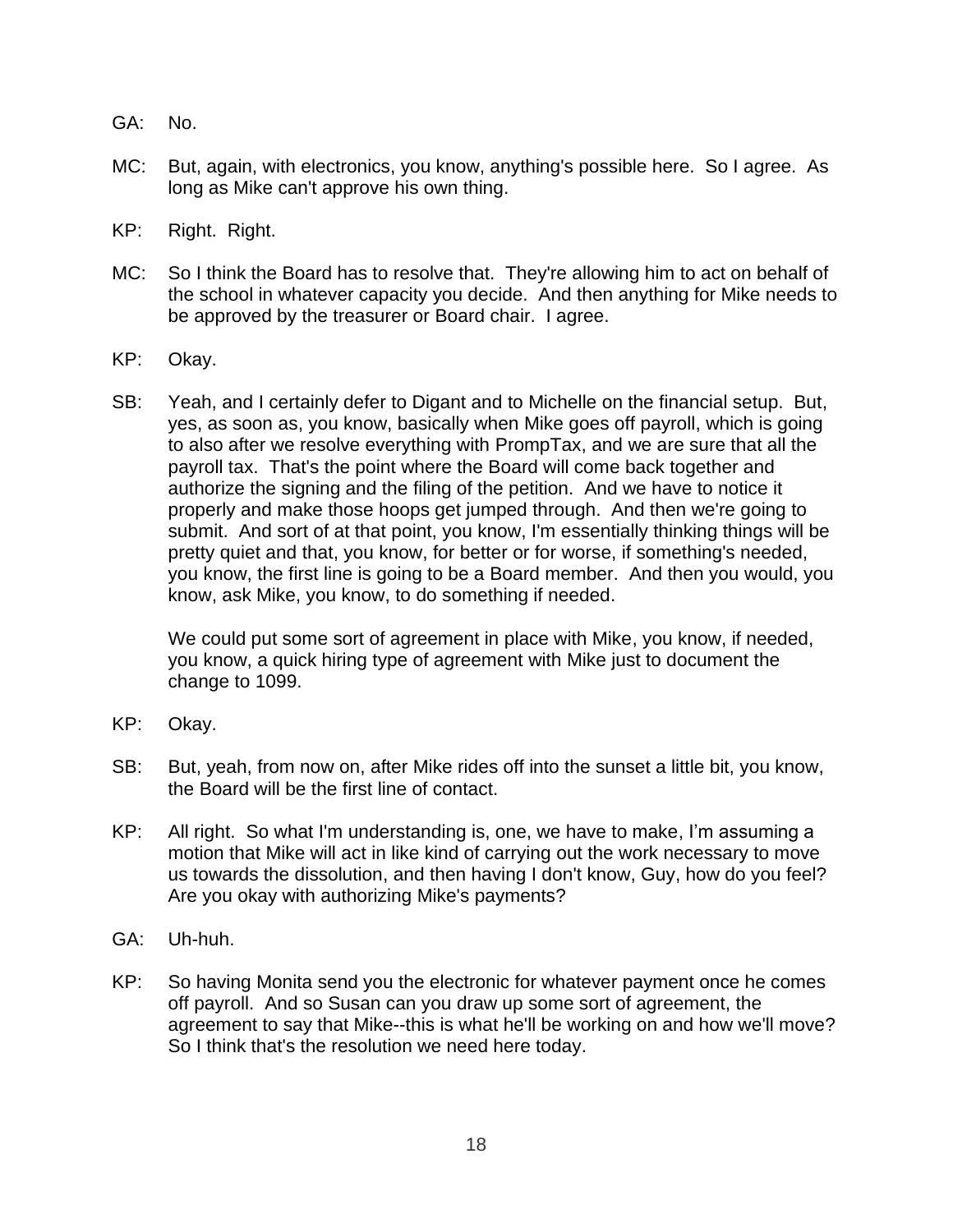- SB: Yeah. I think you need to make a motion to move Mike to independent contractor status as of if it's going to be May  $1<sup>st</sup>$  or whatever that is.
- KP: Okay.
- SB: And then we'll sign, you know, an agreement for that.
- MO: Right. And the other part of this is the reason I'm trying to get off, starting after May 10<sup>th</sup>, is because the sooner we get--we cease paying wages, then we can start that process with the PrompTax people.
- KP: Yes. Right.
- MO: And the way things have been, now, I will say that supposedly they sent us a letter denying our abatement. That letter never arrived here. And so Amisha (ph?), the contract that I had, was going to resend it. That letter has never arrived here. So, again, mail, delays. I'm estimating my best guess is September or October before we actually submit this, so.
- KP: Okay. Right. Well, the important piece that you've communicated to us is getting you off the payroll because we can't--
- MO: Right.
- KP: --move without doing that. So I think today, fundamentally, we need to have a motion to move you to independent contractor effective it's May 1<sup>st</sup>, right?
- MO: Yes, May 1<sup>st</sup>.
- KP: April 30th?
- MO: Yeah. April 30<sup>th</sup>, May 1<sup>st</sup>. However you want to look at that.
- KP: Okay. And then that pushes it to being able to go ahead and resolve that.
- MO: Sure.
- KP: The payroll tax piece of it.
- MO: Right.
- KP: Okay. So can we have a motion to that effect?
- GA: [Raises hand.]
- KP: So Guy motions to move Mike to independent contractor effective April 30<sup>th</sup>.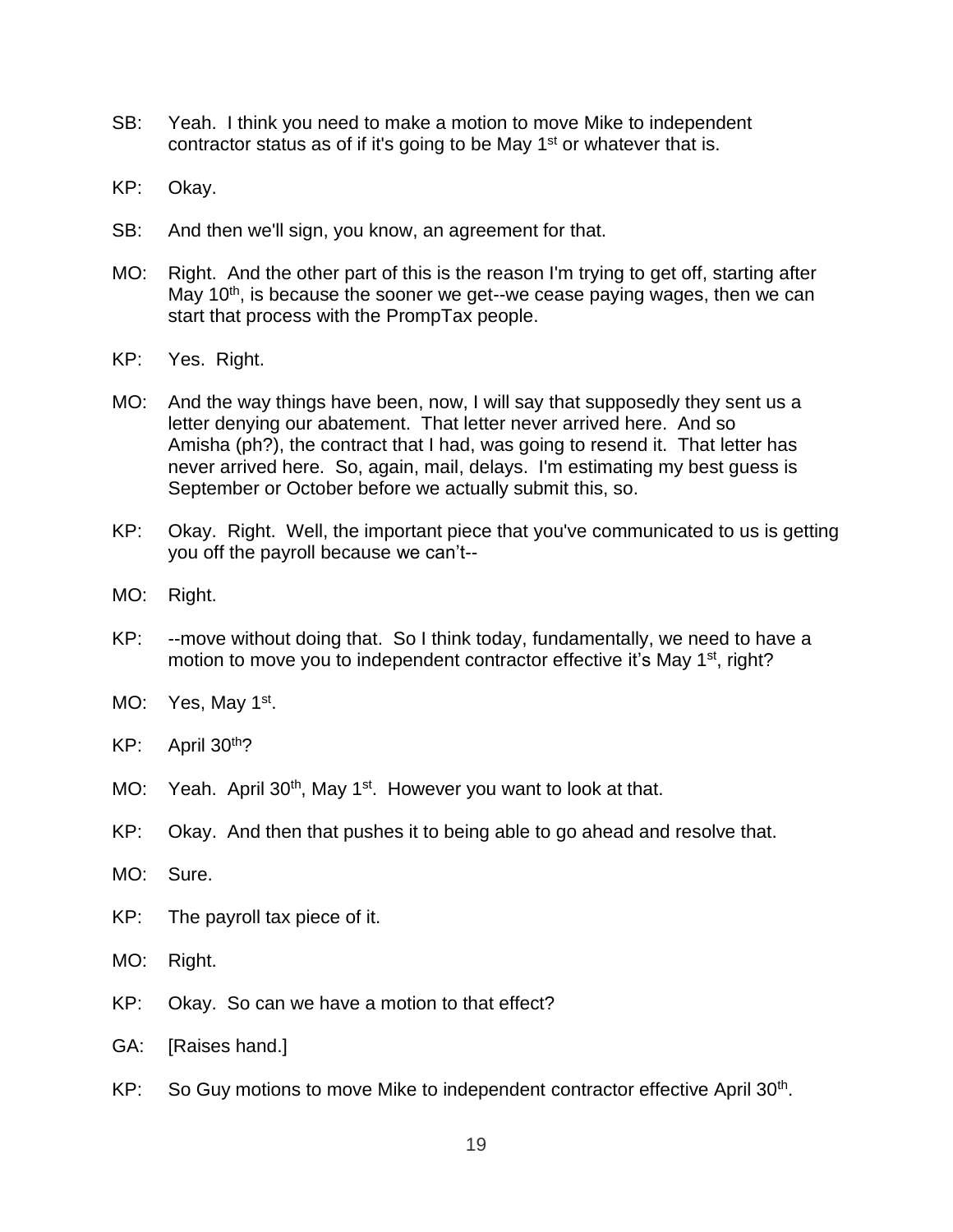- SB: So the last day being April 30<sup>th</sup>.
- KP: Yes. That's correct.
- SB: The last day on the payroll bring April 30<sup>th</sup>.
- KP: The last day on the payroll being April 30<sup>th</sup>. All right. So, Okay. Second?
- SB: And then--oh, I'm sorry.
- KP: No, go ahead.
- SB: And then I would add and authorizing, you know, Karen is the Board chair to execute an independent contractor agreement with Mike along the terms that we discussed, you know, up to ten hours for whatever. Maybe you can rearticulate the parameters.
- KP: Okay.
- JK: Yeah. I'd make it not up to but approximately. You can never tell how much work the state will heap on us. And if you make it approximately.
- KP: Yeah. So, again, with the idea of it being ten hours or whatever, is required, needed--
- MO: Right.
- KP: At a rate of \$90 per hour. So that's what we've talked about.
- MO: Yep.
- KP: So that's what--so we'll execute that contract, that independent contract, and then Guy will work with Monita to make sure that payroll--that is paid out accordingly. So that's the motion that we have in front of us. Okay.
- MO: Right.
- KP: All right. Right. So with that motion--
- SB: That's a mouthful motion.
- KP: It is a mouthful. Do we have a second?
- JK: Second.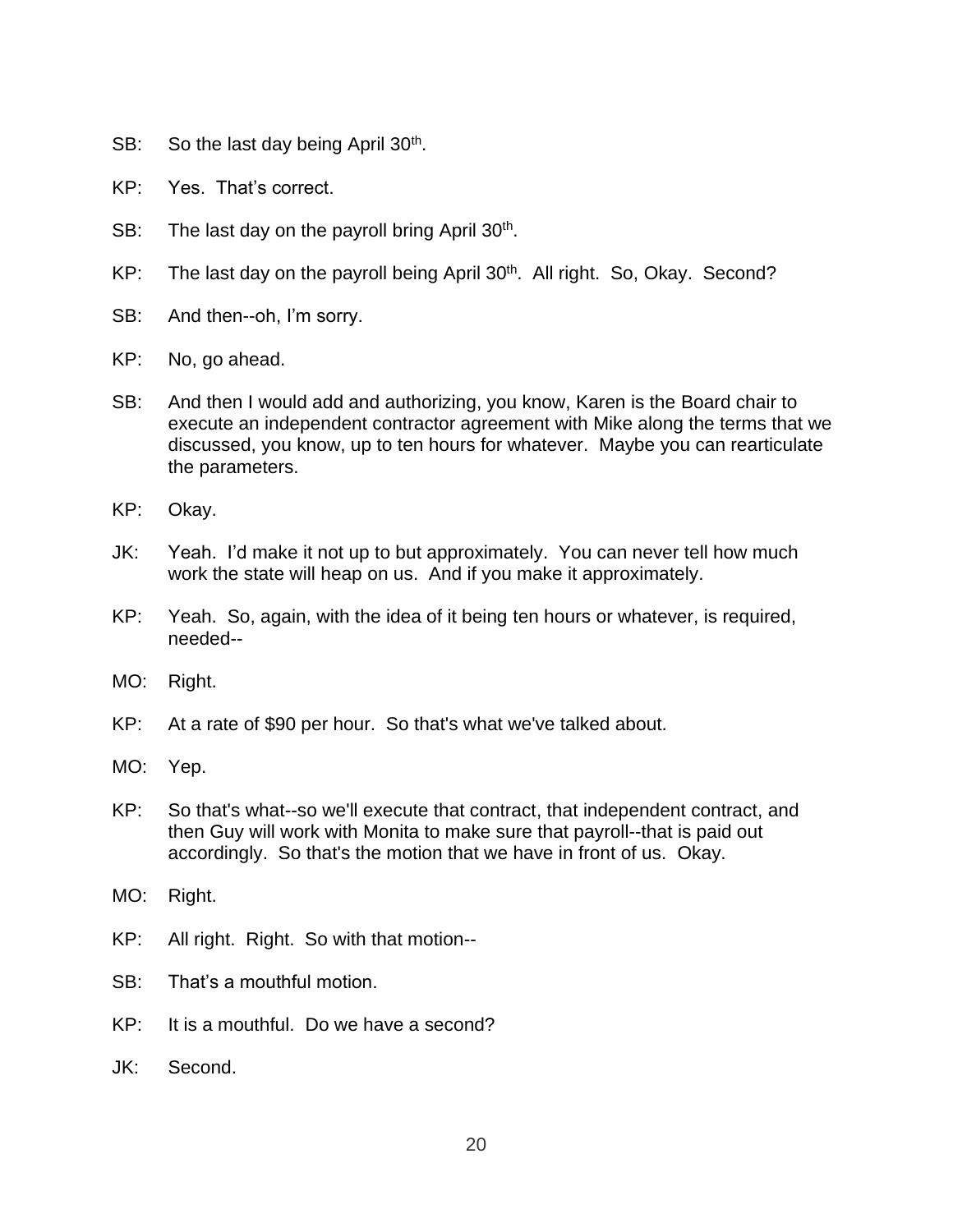- KP: Joe Klein seconds. All right. All in favor?
- JK: Aye.
- GA: [Raises hand.]
- AZ: [Raises hand.]
- JBH: [Raises hand.]
- KP: I'm looking around to all of the screens. Any opposition? No abstentions. All right. So that's our motion, is that Michael move to independent contractor. I will execute that contract. And Guy will take care of the payment of the independent contractor moving forward. All right. Thank you all on that one.
- MO: Thank you. Good deal.
- KP: All right. Insurance coverage moving forward. Mike, do you want to talk to us about this?
- MO: Right. So the last communication I had with Ralph, I had sent him an email basically requesting permission and agreement that once we submit this petition, we see it as why would we keep an office open? Why would we continue to pay bills and all that stuff when really there is not much for us to do once we've submitted things. And he came back in agreement with that. And he said that Susan could certainly help us work through the details. But the bottom line is we will have a specified at least one point of contact and somebody that SUNY or NYSED or anybody with any questions would have to work through or could go to in order to clarify questions, ask for information, and all that sort of thing.

And he was okay with doing all of that, because one of the things that we can do is when we do close the office, we can--when I go off payroll, we stop paying workmans' comp, so that's good. That's not a lot of money. But we close the office. We stop paying all of our general, our basic and extended liability insurances, workmans' comp is done, and we can start to reduce--the only insurance that we'll wind up staying with will be the educators liability insurance, which includes the E&O insurance for the Board. And per our discussion in the Finance Committee, I think you guys were leaning toward continuing to pay for that policy in full until such time as we actually dissolve as opposed to going to a claims made basis, which that would be an early cessation of coverage. So if someone decided that after we stopped the policy, somebody did something they shouldn't have done and tried to sue, there'd be no insurance. So that seemed to be a prudent thing to do. And there's certainly enough money. And when we get to the cash summaries, those two scenarios, they kind of bound just a guesstimate on where costs could go and where money would wind up going and doesn't show any terrible risk or anything like that at all.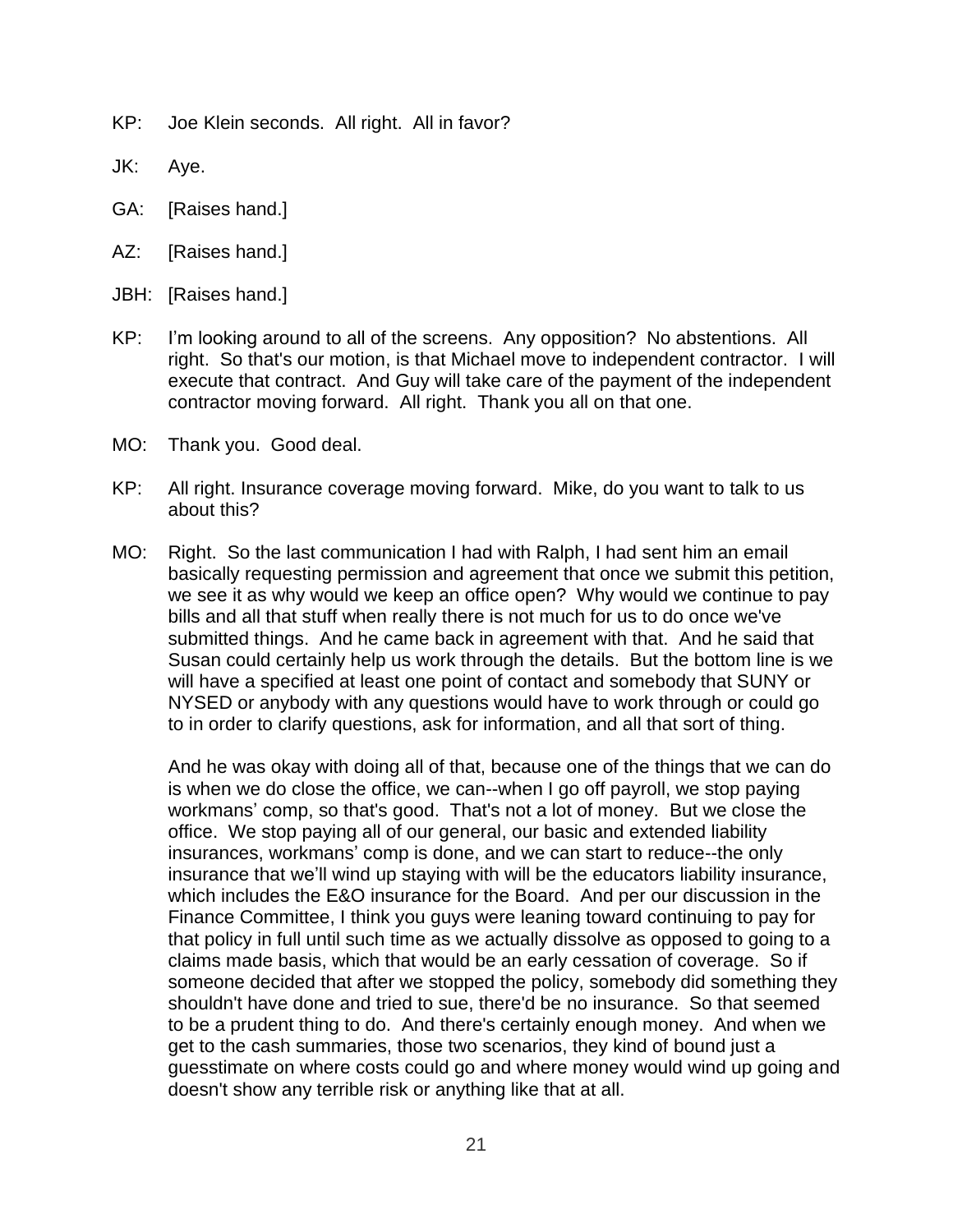But basically, it's just being able to move out of the office, put the records in storage somewhere, make sure the right people have access to those records, and then cancel policies and go through all of that work just to close everything out. On any of these insurance policies, it's my understanding, and I'll confirm this. But even though we may pay a yearly premium and if there's a cessation, if we get to dissolution early in that year, there will be premium refunds for partial years if we close out early, so that was good news, too, because sometimes you pay the premium, and it's gone. But that's not the case with these policies. And our broker is working to make sure that that plays out correctly.

So it was just kind of going through that plan and saying, you know, Ralph agrees we can do this. It would be my recommendation that at the right time we go ahead and close things out. There is--you can't really tell because you're looking at the ceiling, but there's literally nothing here that we own except a couple of computers, and the chair I'm sitting in. Even the table, the landlord owns the table. So we don't have much of anything to get rid of, and everything else is gone.

- DB: I think I would just also ask it would be prudent for us to go back to the broker and say--to buy something which is called a tail end insurance.
- MO: Right.
- DB: Correct me if I'm wrong, Susan, that even if the dissolution has happened, somebody can bring a lawsuit. It just does not--the risk does not completely go away. So just because we have dissolved the entity, think about it for a second. The way I understood it from a different, you know, place is that, hey, what if somebody were to sue and there was nothing, and we were continuing to be in business and all of a sudden there was a sexual harassment or whatever, and we decided, "Okay, let's dissolve right away." That would not make--that dissolution trigger would not prevent us from getting sued.

So generally, the insurance company works, which is called a tail end policy, which would protect the directors. And this is primarily only for the folks who are here. And it would protect this group from any sort of liability, even if it was to happen within two years or three years.

- MO: Right.
- DB: And, generally, that policy does not cost that much. And you can prepay upfront. I don't know if we switch to Austin or company or we still have Gallagher.
- MO: Gallagher's still there.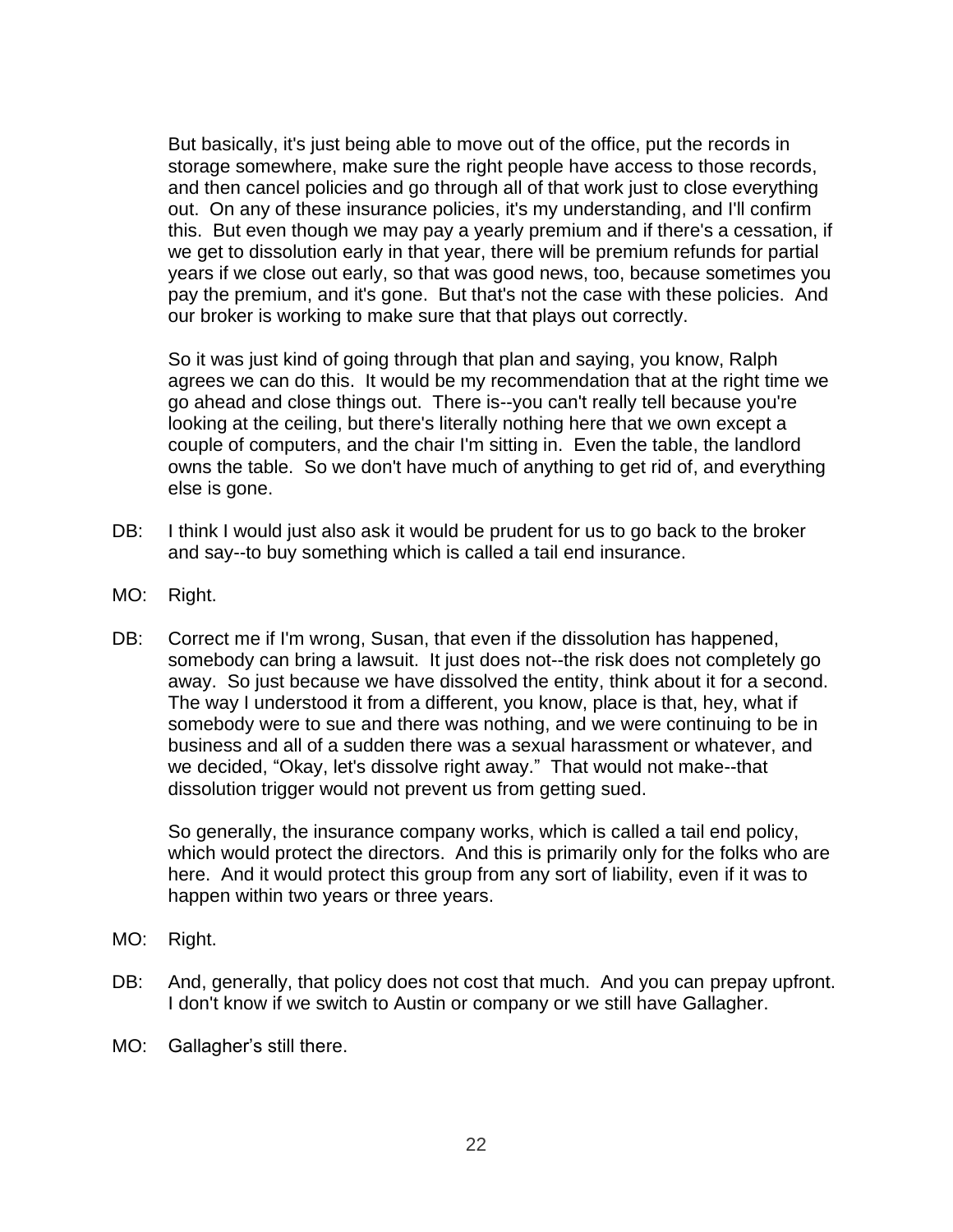- DB: Yeah. So Gallagher should be able to help us with this. And Susan and Michelle, I would encourage the Board to buy that tail end unless you guys think otherwise.
- JK: What's the name of the policy again?
- MO: A tail end.
- DB: Tail end.
- MO: But the explanation I got from Maria at Gallagher is the tail end is also what we call the claims made coverage. And what that does is the insurance coverage itself stops. And then we can buy one, two, or three years of that tail end coverage at 75%, 150%, or 225% of the annual premium, which is the \$5,300 and some odd change per year. The key is that that not only covers the E&O for the directors in the financial sense, it also covers any education liability and any law enforcement liability.

It does not--the tail end does not cover any sexual harassment, potential suits, or anything like that. So if the policy ends, we won't be covered for sexual harassment claims coming in later. And that's the way--

- SB: Right. But it would--
- MO: --that I read the policy earlier today to make sure I understood that.
- SB: I'm not an expert in insurance, but if someone made a sexual harassment claim from a year, you were covered.
- MO: That's what the claims made is. Right.
- MC: I was just going to say the same thing. I'm pretty sure that's how it works. Right.
- MO: Yes. Yes. And the kicker here was that when we talked about it with the Board, Digant, it seemed as though we weren't interested in ending the full up insurance coverage knowing that we're going to go for another year, two years, or whatever and still have financial transactions and work and trying to get things done. And the potential that someone could come, and it was more financially oriented because I think the fact that we've been out of the school for nearly a year now, nothing has surfaced. I don't see any real risk in all those other areas.

But certainly from a financial perspective, if somebody decided they wanted to sue the Board for malfeasance, and if we're not covered, that claim would fall on uninsured ears because it happened after the coverage was finished. So we didn't want to end that coverage yet. But we will always have that tail end possibility whenever we do end the coverage at those rates. So I'm still trying to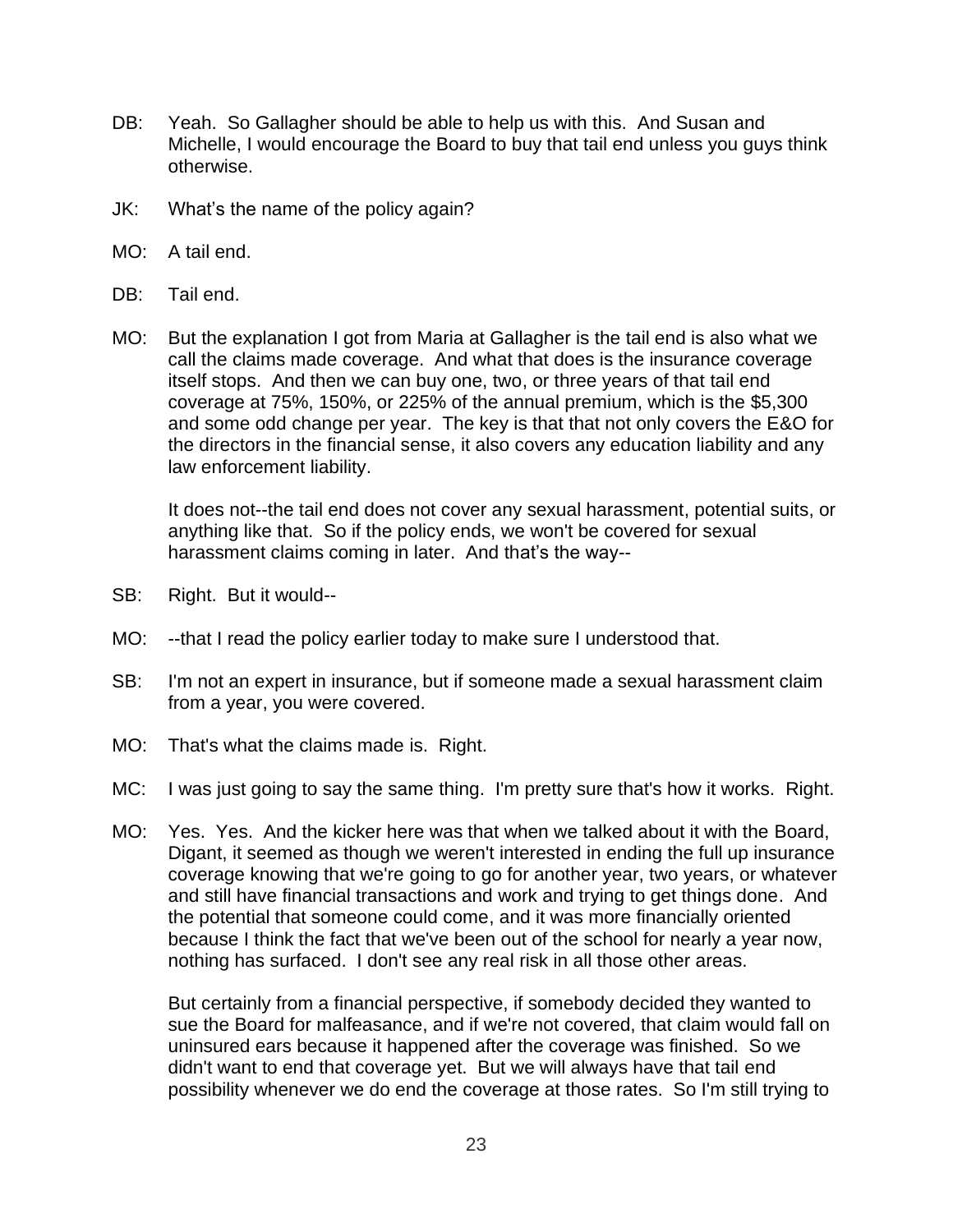work with Maria to get the--make sure she's--most of the policy contains all that information, and I can summarize it for people. And in fact, in the cash summary state, the educator's liability policy numbers reflect keeping the policy open for the next, anywhere from eight months to a year-and-a-half, two years and a half.

- SG: And, Mike, also, we're sure that you'll be as an independent contractor, you can be named and covered in a policy, right?
- MO: I don't think I can be named to be covered under the school's policy. And she was very clear about it. It's very clear about who can be covered. And certainly, Board members are covered. No doubt there. And teachers and all these other folks. But as an independent contractor, it's very clear I could not be covered, which is why I own liability.
- KP: Okay.
- GA: Can we maybe make a summary from the agent in terms of what's the next step?
- MO: I had asked for that. I don't have it yet. And I reminded her last week that I needed it. Still don't have it, but we're working to get that together. In the meantime, I can try to summarize a little bit of what's been said and just put it down on a piece of paper. But I think the big thing for the Board is, yes, we want to continue that educator's liability policy in force for the next whatever foreseeable future it is. And then, okay, we've got that. And then we can invoke the tail end stuff. There are a couple of other policies where there is tail end in effect if we choose to do it. And then a couple of other policies, like the general building coverage and those insurances, we've already canceled all that stuff. So that's all gone. But we didn't need building insurance after July anyway, so that was not a big deal.
- KP: All right. So do we need any action here, Mike, or anyone, Susan, around number four?
- MO: I don't think so.
- SB: I don't think so.
- KP: It's just more of an information that we are moving out. Ralph is in agreement with us doing that at this point.
- MO: Right.
- KP: And, okay, so let's talk about number five, business and employee records.
- MO: Right.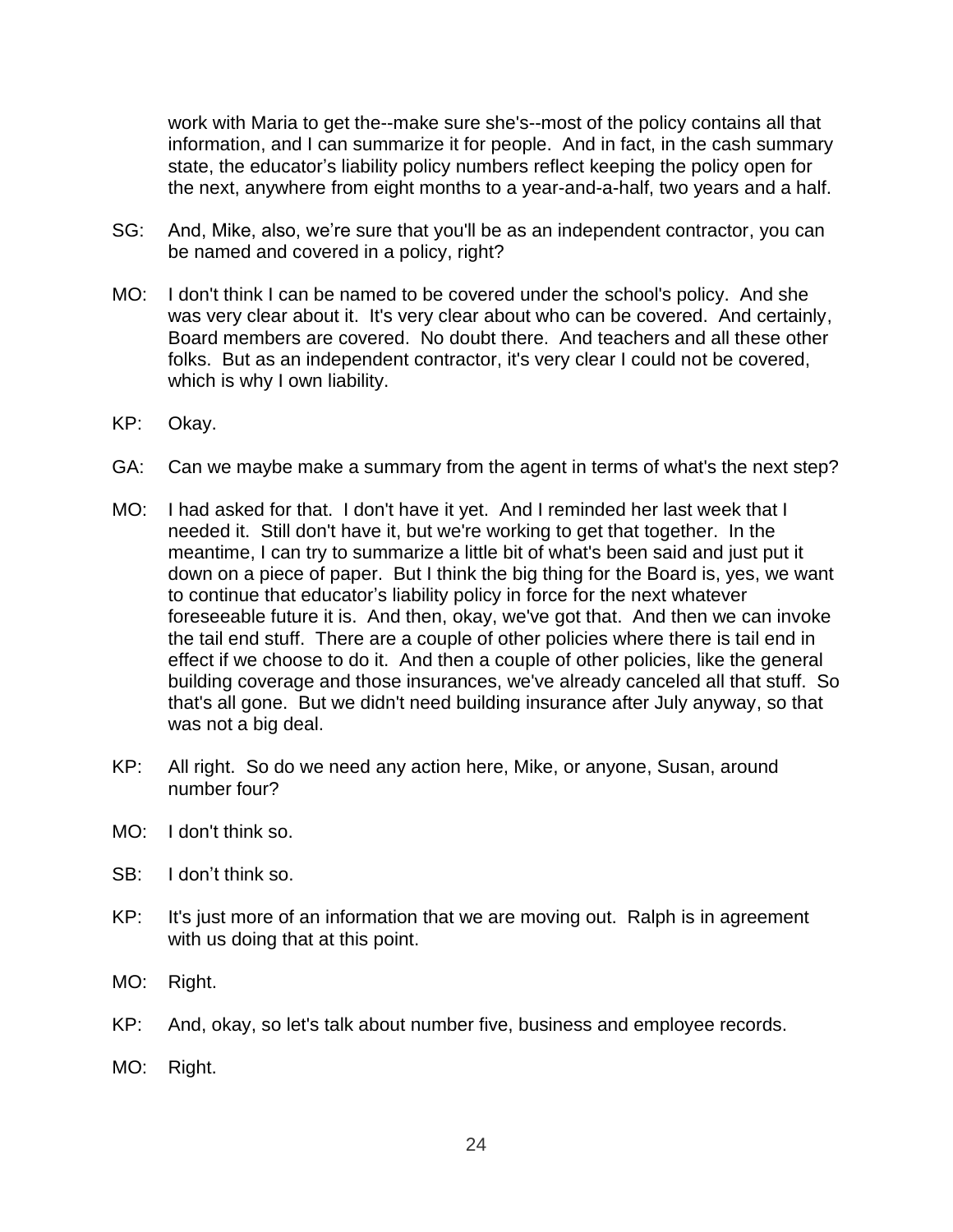- KP: It says move to climate control. So what are we suggesting here?
- MO: Well, here's what I'm thinking about that. So the way the record transfer goes is when we submit the petition officially to the Office of Counsel, we submit a copy of that petition and our electronic records to the State Education Department. Once we've submitted those, then we still have to maintain the records, the physical records, until such time as both SUNY and the State Department of Education say, "You can destroy the records." And then we can physically destroy the paper records. But they have to tell us it's okay to do that.

And I'm thinking, well, the only thing we really own of value there now is all of those records. We've got 21 or 22 boxes of records here. So if we close the office, I mean, I can ask Riedman (sp?), do you mind if I just leave this stuff here. But I also don't think because it's employee records, we want to just leave it randomly accessible.

- KP: Yeah. I don't like that idea. I think we need something secure.
- MO: Yes.
- KP: So, yeah, let's take that off the table. Okay.
- MO: Yeah. So my one thought was, you know, I think you can get climate controlled storage, varying sizes, and all that sort of stuff. And, generally, there are some security there, both to get into this facility itself as well as get into a particular area that we would rent. And if we thought that that was going to be a solution, then I can start to price what's that going to cost. Because the boxes don't take up much room at all. It's not like we've got to rent a big 10 x 10 cage or anything like that.

And we would want them to be stored climate controlled only because they are all paper, and just throwing them in a sweltering warehouse someplace won't work well.

- KP: Right. Okay.
- JK: Which is good.
- MO: So I just wanted to bring that up and see what people's thoughts were on taking that action.
- JK: I think we should explore it and do it.
- MO: Okay.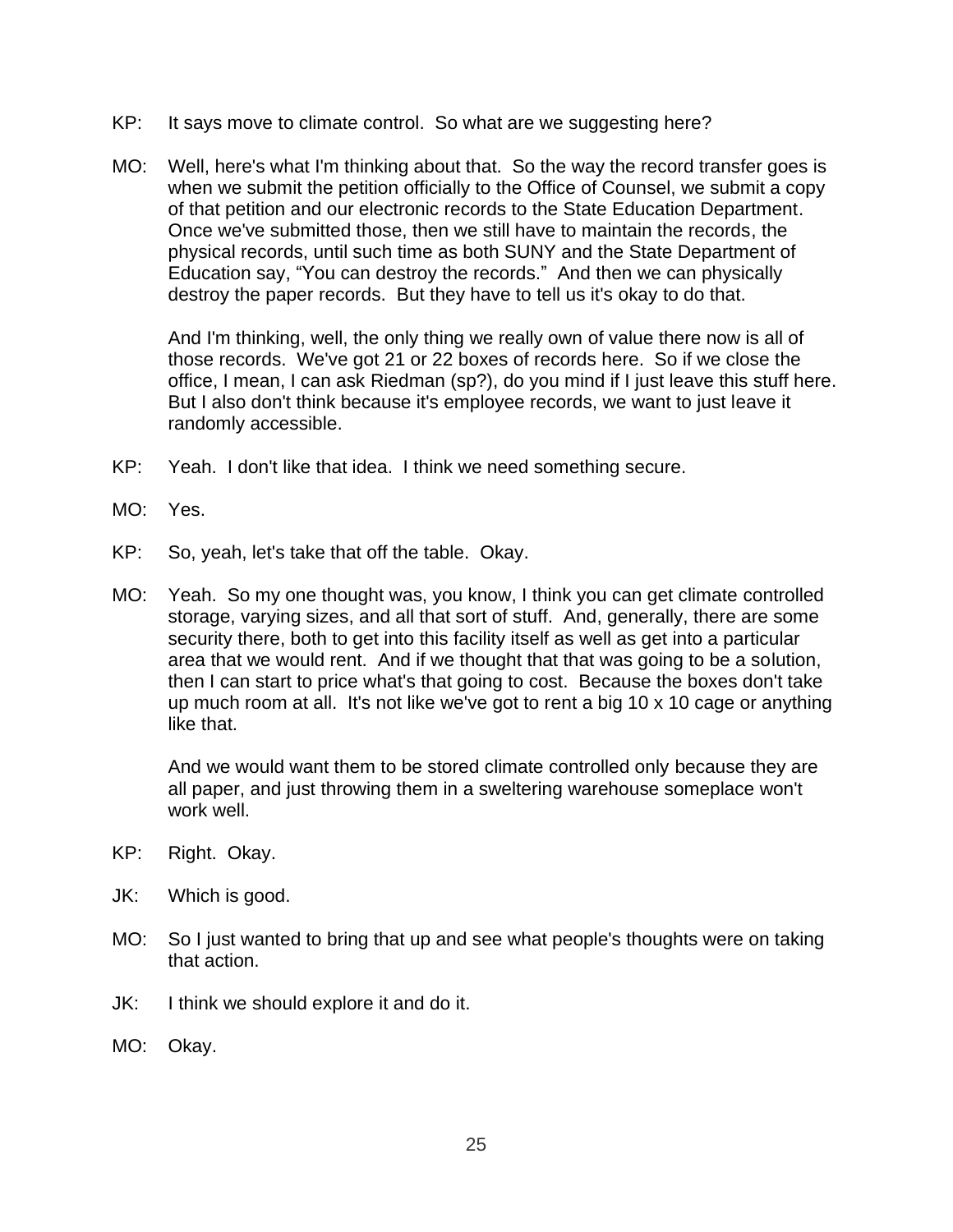- AZ: Right. And would we then ask them to destroy it afterward once we're given the word to destroy it? In other words, somebody who also does that.
- MO: There is a company--the company that scanned them for us is called Classified Shredding and scanning. And part of the original quote was, well, you know, you tell me that the flash drives are good. Then I'll just destroy them for you. I said, "No, no, no, I can't do that." But they stand ready to go ahead and just take the records and destroy them in a certified manner so that there's no risk.
- AZ: Okay. Good.
- KP: Okay. So you can go ahead and see what that pricing is.
- MO: Sure. All right.
- KP: Wonderful. All right. Review and vote on the plan of dissolution. We had a meeting to talk about this. But are there any--do you want to talk about the plan, Susan and Mike?
- SB: Sure.
- KP: And then we can have the vote.
- SB: I guess that would be me. So we did talk about it after my fumble with the Zoom. So we went old school and had a conference call. Karen, we added the language that you requested. And so if you look in Paragraph 3, you'll see that we have accepted out ongoing legal and accounting on the hourly fees, if any, of the COO who is coming in independent contractor. And then we added similar language to Paragraph 4, basically saying the same thing.

So the notion here, and then I guess the only open question is going to be whether the 75 is enough. And I think that's going to be the discussion as part of when Mike, he did the two spreadsheets. So the procedure here will be that, I think, we would approve this plan. And now we know what we're doing. And then when we are ready to execute the petition, this will be an exhibit to the petition that we will submit to the state, to the NYSED Office of Counsel so that they can see exactly what we're proposing of how to distribute the assets. And we tried to make it super specific so that they would maybe just do it. Although we have been told over and over to not expect that, so.

And then, you know, the other piece of it is that we didn't--we decided, Mike and I discussed it, and we decided not to attach the lists of all the assets. I think they were prepared as attachments to the 990. But if Koran comes back and she wants more specifics and she feels this could push us. The problem is that she was advising that they don't really know what the process is at NYSED. And that the woman that I was speaking to is no longer working in the Office of Counsel or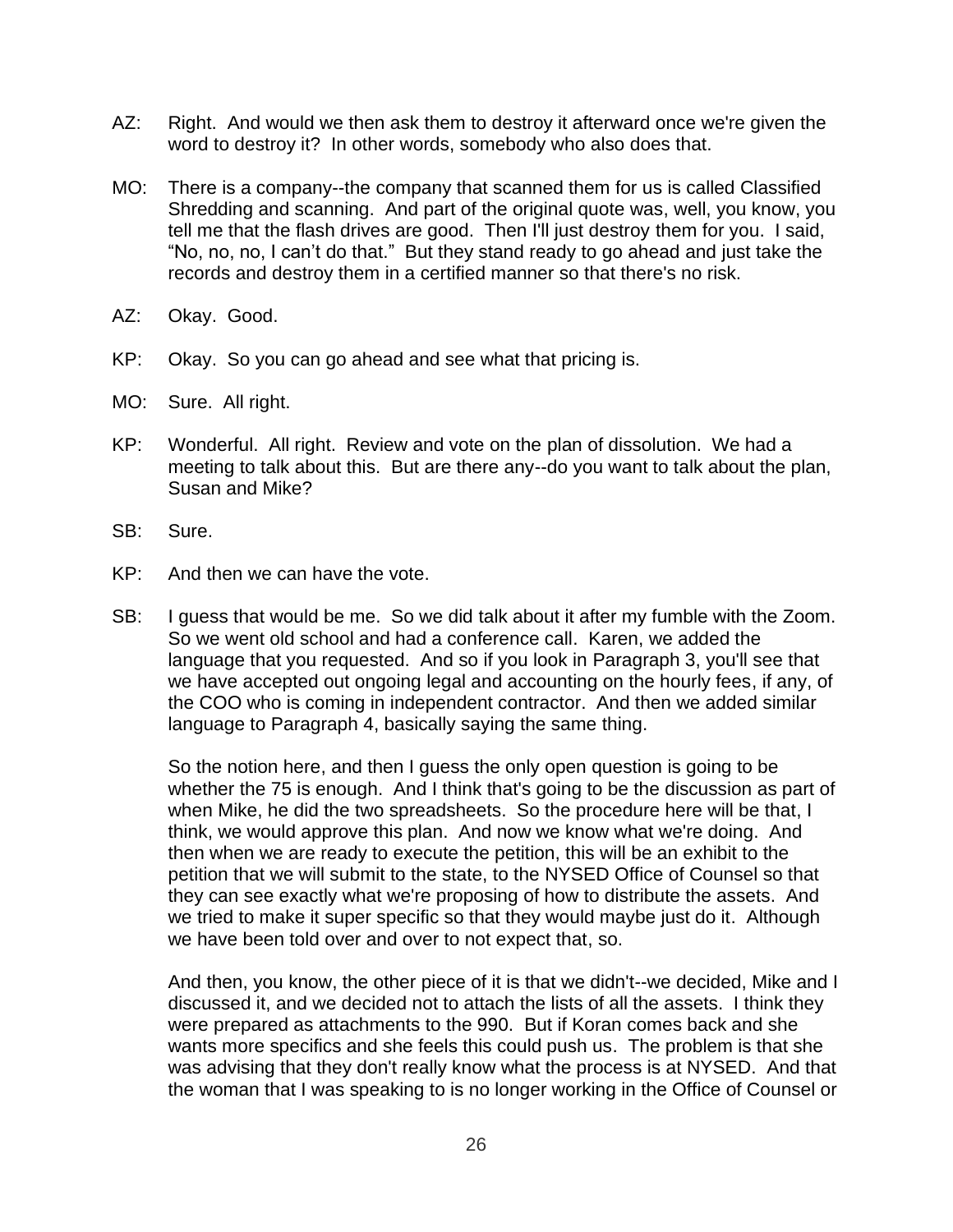something, something. Things seem to have--and then, of course, the world turned upside down.

So when we work with Koran, if she needs more documentation and she needs more specifics and she thinks that that's going to help us just get the Regents to approve this, you know, we'll consult with the Board, and we will--you know, I'll interface with her and we'll consult with the Board, we'll consult with Digant and Michelle, if we need to. And we'll give her basically what she asks for, hopefully. And that's it.

So this is--we're approving this now to set us up for an easy meeting when we ultimately are ready to submit the petition. Does anyone have any further-- Karen, I hope the language captured what you were thinking.

- KP: Yeah. Okay.
- SB: Does anyone have any other thoughts, corrections, suggestions?
- KP: No.
- SB: Yeah, Koran had suggested that we do a plan. So that had been a source of confusion because there is lots of plans distributed throughout not-for-profit corporation law, but she clarified what she wanted. So hopefully this will work.
- KP: Yeah. Any questions on the plan? Okay. Can we have a motion to--
- SBH: Oh, my god, let's approve the plan.
- AZ: [Raises hand.]
- KP: Is that a motion, Jeannette?
- SBH: Oh, my.
- SB: Don't you like the plan?
- SBH: I love the plan. Can we just approve the plan?
- KP: Listen, can you imagine a plan to--did I see that as a second, Alex? Was that a--
- AZ: Yes. Yes.
- KP: Okay. So we have a motion by Jeannette and a second by Alex. All in favor.
- GA: Yay.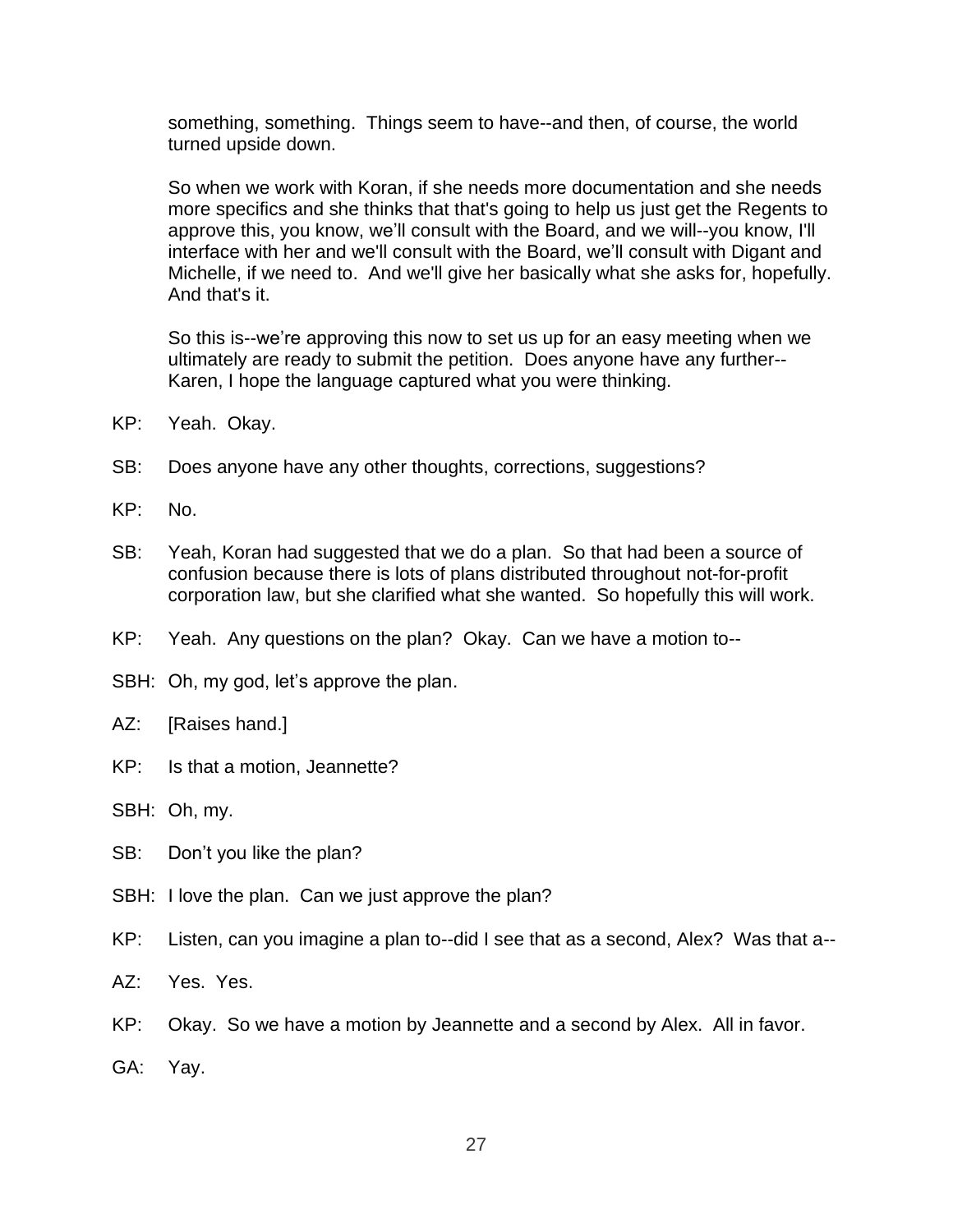- AZ: [Raises hand.]
- KP: Oppose?
- SB: We have a plan. Yay.
- KP: All right. We have a plan. Thank you all.
- MO: Great.
- KP: All right. Let's see. All right. Let's talk about the petition, the dissolution, and supporting documents and timing for submission and next steps.
- MO: Right.
- SB: Yes. I mean, I think we already talked through--
- KP: Yeah. Do you want to--
- SB: You want me to do a quick summarize?
- KP: Yeah. Just summarize it for the record. Yeah.
- SB: Okay. So the plan is a little bit more, I mean, sorry. The petition is a little bit--
- KP: The petition.
- SB: --more detailed in terms of the history of the school and the granting of the charter and the amendments to the charter. And then it's going to ultimately contain the date when we had the vote or when you guys had the vote. And then the resolution, which is also attached, will be attached to the petition, and it will be signed and notarized. Hopefully we're out of quarantine. So that's easy, but otherwise, we'll just do it.

There are executive orders allowing us to notarize things in quarantine. Then we'll attach the plan as Exhibit B. And it just goes through the various different steps. And I used all the templates. But the main hold up for submission is Paragraph 11, which is all the taxes have been paid and no taxes are due. And we have to have an affidavit signed to that effect. So that's why we're holding off until Mike becomes an independent contractor and everything is all settled with PrompTax.

And then other than that, we're again, if 75 is the number, then that's the number we keep. And then it required us to put in everybody's names and addresses, so, hopefully, we got all of that right. We indicated that the student records have already been transferred. And by the time we submit this, the personnel records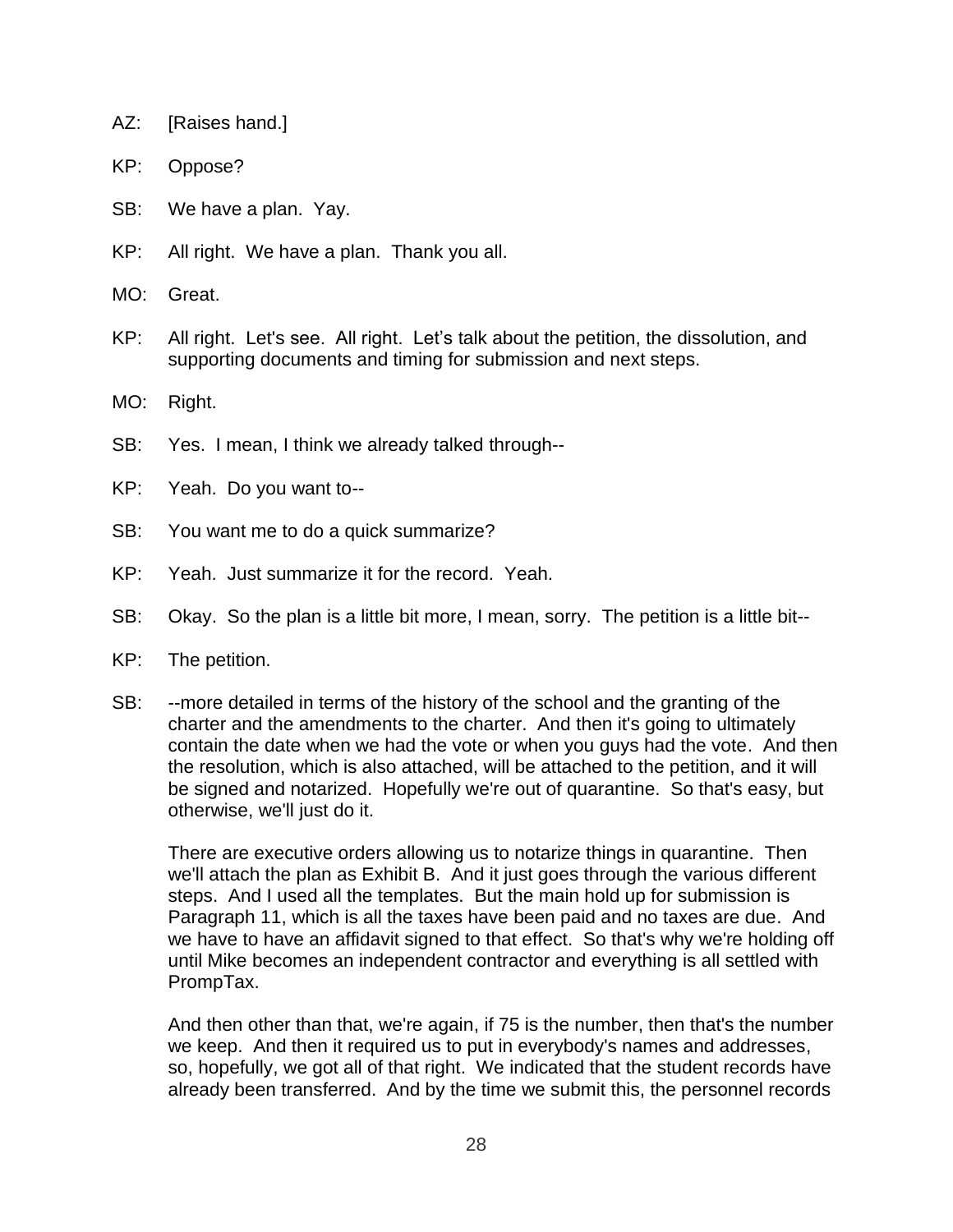also will have been transferred, and the pension payments are all set. Hopefully, nothing else comes out of the woodwork. And that's basically it. Pretty straightforward.

- KP: Okay. So that means once this is resolved with the payroll tax, Mike is off. The payroll tax done. We will schedule another meeting to go ahead and do the petition and approve it.
- SB: We'll probably call a special meeting.
- KP: Yeah.
- SB: And it will be pretty quick.
- KP: Okay.
- SB: And then we'll set it up so that wherever you guys are, hopefully, we'll be able to meet in person. Otherwise, we'll have to--Mike and I will figure out how to get the notary, you know.
- KP: Yes.
- SB: Yeah, we'll figure that out.
- KP: I'll just have the notary at my house, and we'll just get it signed, and be done.
- SB: Well, she can stand outside.
- KP: Yeah. I have a friend who's a notary, so we'll see.
- SB: Yeah. We'll figure it out.
- MO: Yeah.
- KP: We'll make it--oh, I've already been thinking about that, so. All right. Okay, so thank you for that. All right. So let's move on to the presentation of financials and the Finance Committee report.
- MO: Okay. I think they're probably close to one and the same.
- KP: Yes.
- MO: Let me get my glasses back on. So I send out copies of two different cash reports. And Zaid and Monita had put together the initial version of that based on some information that we exchanged back and forth. Just to kind of summarize where all the different cash expenditures were likely to go. And the whole point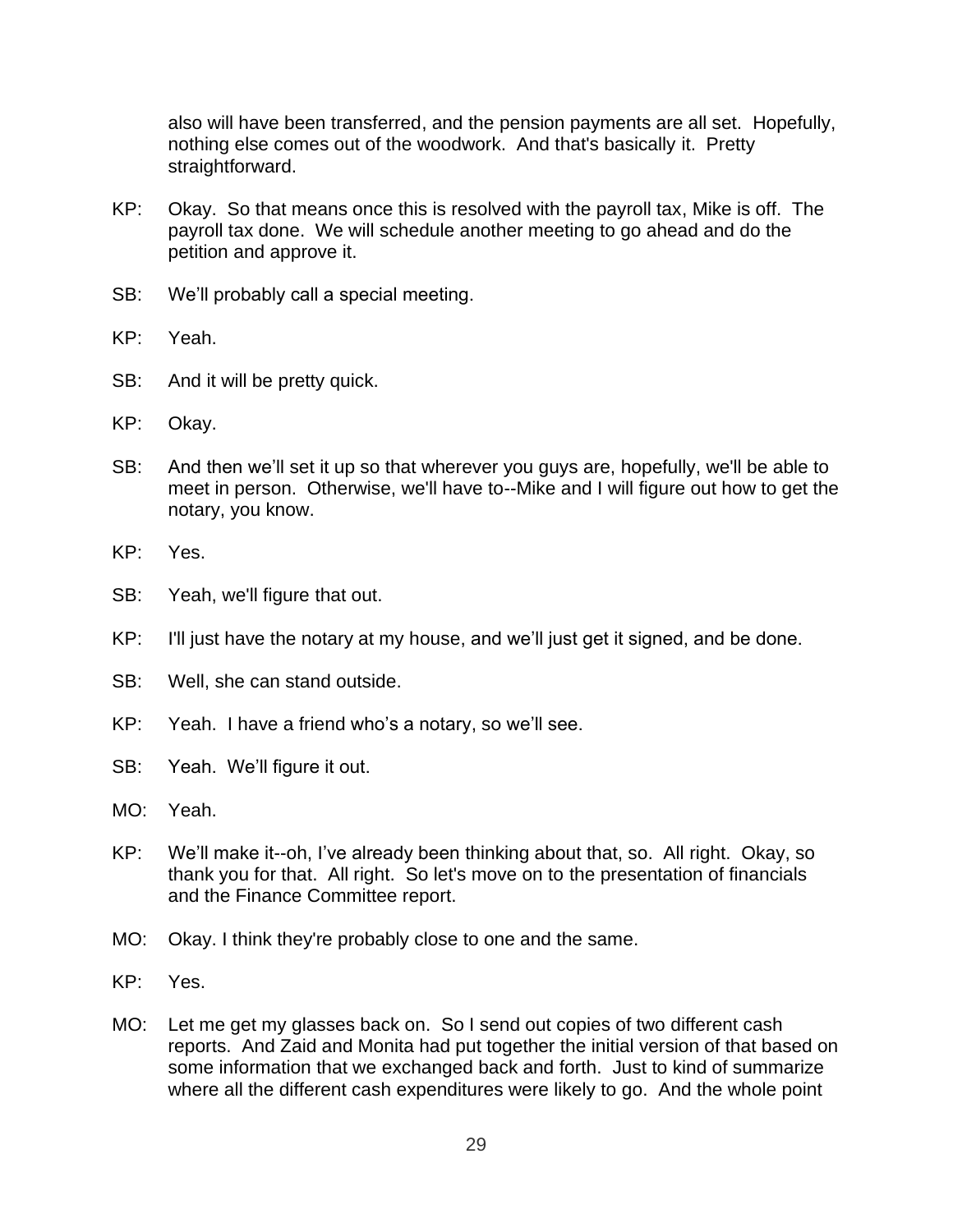behind doing the cash summary as opposed to standard financial balance sheet statements and all that sort of thing, is because most of that is all gone to zero. And Digant, Monita, please feel free to jump in any time.

But, basically, none of those things are really applicable anymore. There's not much to talk about. There's not a budget to compare to. Now, it's more a matter of making sure that we're not wasting money and keeping track, paying all our bills, and all that sort of stuff.

And then, of course, looking forward, you know, how much runway is there for the organization if we needed to have it, and what do we do, and how would we do that. So that was the basis of these spreadsheets. And then as we talked during the Finance Committee meeting, the desire to keep things rolling, keep insurances in place, and keep different organizations in play, we've got some estimates on how much money people would likely spend if we were open. And I just had to choose a couple of things. So I chose a likely scenario, which I should have put in small letters, but it basically would have us finishing up and being able to submit and close the office by the end of this year. So that's eight months from now.

And so those are the numbers that I used, and I used going rates for everybody. And Susan gave us a rough estimate of what it would cost for her to finish out. Michelle gave me an estimate for what she would expect to spend too. And basically, after we do the 2020 tax return, and it's likely we'll have a 2021. It's \$2,500 a tax return. So that math is pretty easy.

- SB: Mike, I just want to say that, I mean, I don't think it's going to cost that much, unless they send us to court.
- MO: Right.
- SB: And, you know, like and at that point, I don't think it's a complicated thing. But if there is no court, then it's not going to be anywhere close to that.
- MO: Right. Right. And the bottom line is it will wind up where we wind up. And the big key, and we did clarify this with Ralph too about do we have to segregate certain money to dissolve, and then should we pay out the rest of the money early? And his answer was absolutely not. You just wait until it's all done and somebody will tell you what you need to do, and then you just go do it.

And I understand that, because the last thing we would need to do is, you know, give away a bunch of money that we'll never get back. And then all of a sudden something comes out of the woodwork, and we've got no resources to take care of that. That would be a bad day. So all I did there was so we had the eight months through December of this year. And then I said, "Well, if we went through that eight months, and we went all the way out to the end of 2022. So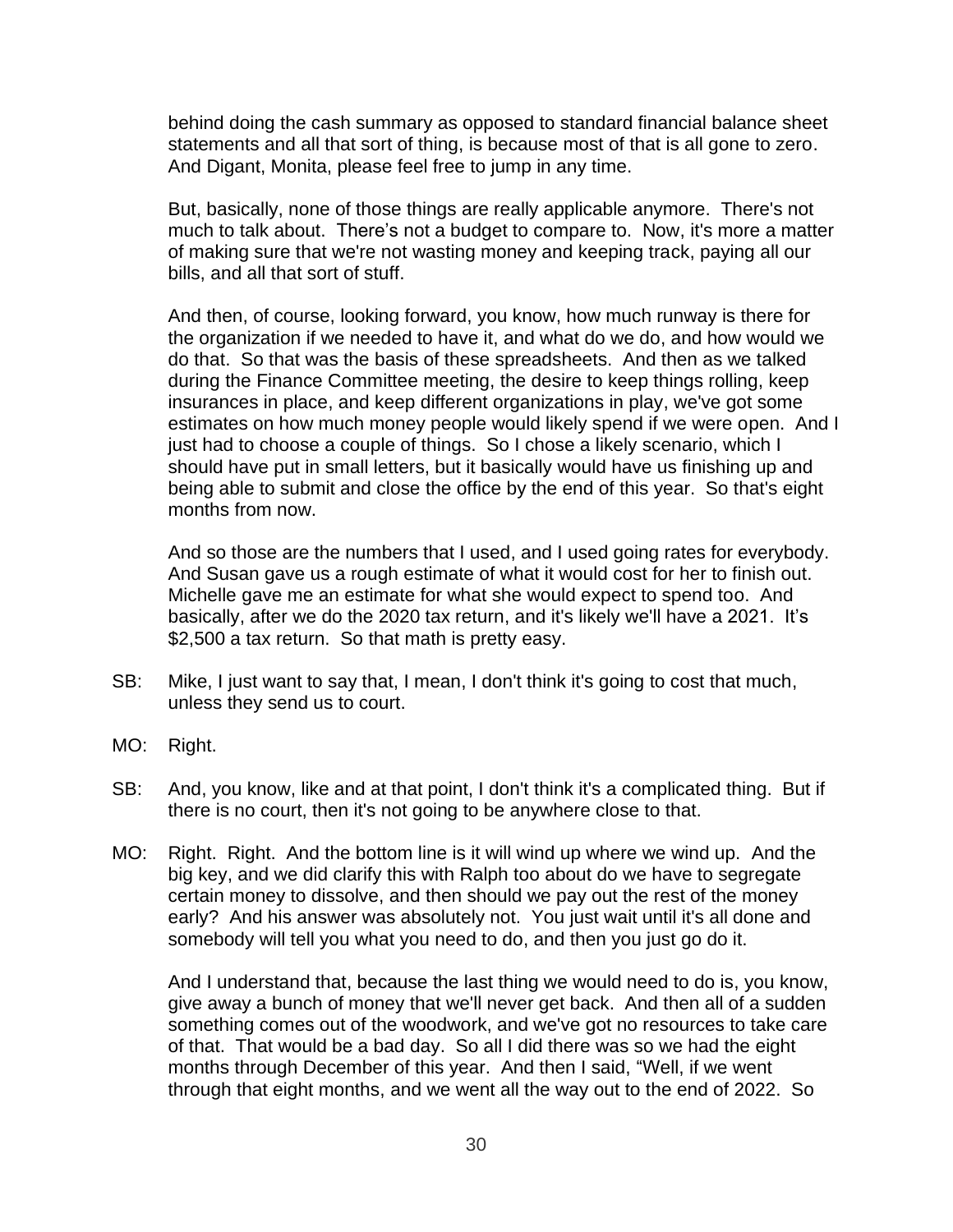it's two-and-a-half, two years, eight months. That's a long time. But I just wanted to see where that went. And it just struck me.

And so those are the two spreadsheets. And the only real difference, and the costs are different, obviously. But if we assumed that all of those expenses went all the way out to the end of 2022, and we wound up at \$97,000 for dissolution costs as opposed to the less than 70, 75 for the other scenarios and where we are now. I will say too that as of this date, even though we've been incurring dissolution costs, we haven't actually decremented that account at all. So it's still \$75,123. And so basically just trying to illustrate what our options were and what the bills are. The only bill that I didn't capture on here, and I need to, is the cost of shredding those records. I can't imagine that it's a ton of money, but it's not going to be 25 bucks either. So I'll get an estimate on that one. But it's, I mean, it cost us \$7,000 and change to get them all scanned. But I don't think the destruction is anywhere near that labor intensive.

- KP: Okay. All right.
- MO: So I don't know if we wanted to go through it at all. You can see basically, you know, I assumed Digant and Accounting Solutions of New York is the same amount of money per month. I don't know if you guys see changes in that as we go forward or not. Didn't get a chance to check that with you, so any thoughts you have?
- DB: No. I think we--no. Didn't we--whatever we were, we cut it down to like half, and then we cut it even half now.
- MO: Right. And that's this \$2,083.34. It's a quarter of what you used to get.
- DB: Yeah. I think it would be like probably for three months of that or four months max. I doubt that it would be that much. But what I don't know, Susan, is in one case where I had to deal with is creation of the inventory. And when we went to the--and that, in one case, we did have to go and submit an inventory and provide the cost basis and what we gave to or donated or how we--we had to kind of put it in three buckets.

And I hope all this that I'm going to say in the next two minutes, we never have to deal with it. But what we dealt with is that there was let's say there were a hundred items that were there. We had to put a list of each of those hundred items, come up with the depreciated or the market value of each of those items. And then we had to divide it into three buckets. One, that we gave to another charter school, and we received some money back. So there was an exchange transaction.

Second bucket was what we gave to another not-for-profit or charter school or whatever as a contribution. And the third bucket was that which had a value, but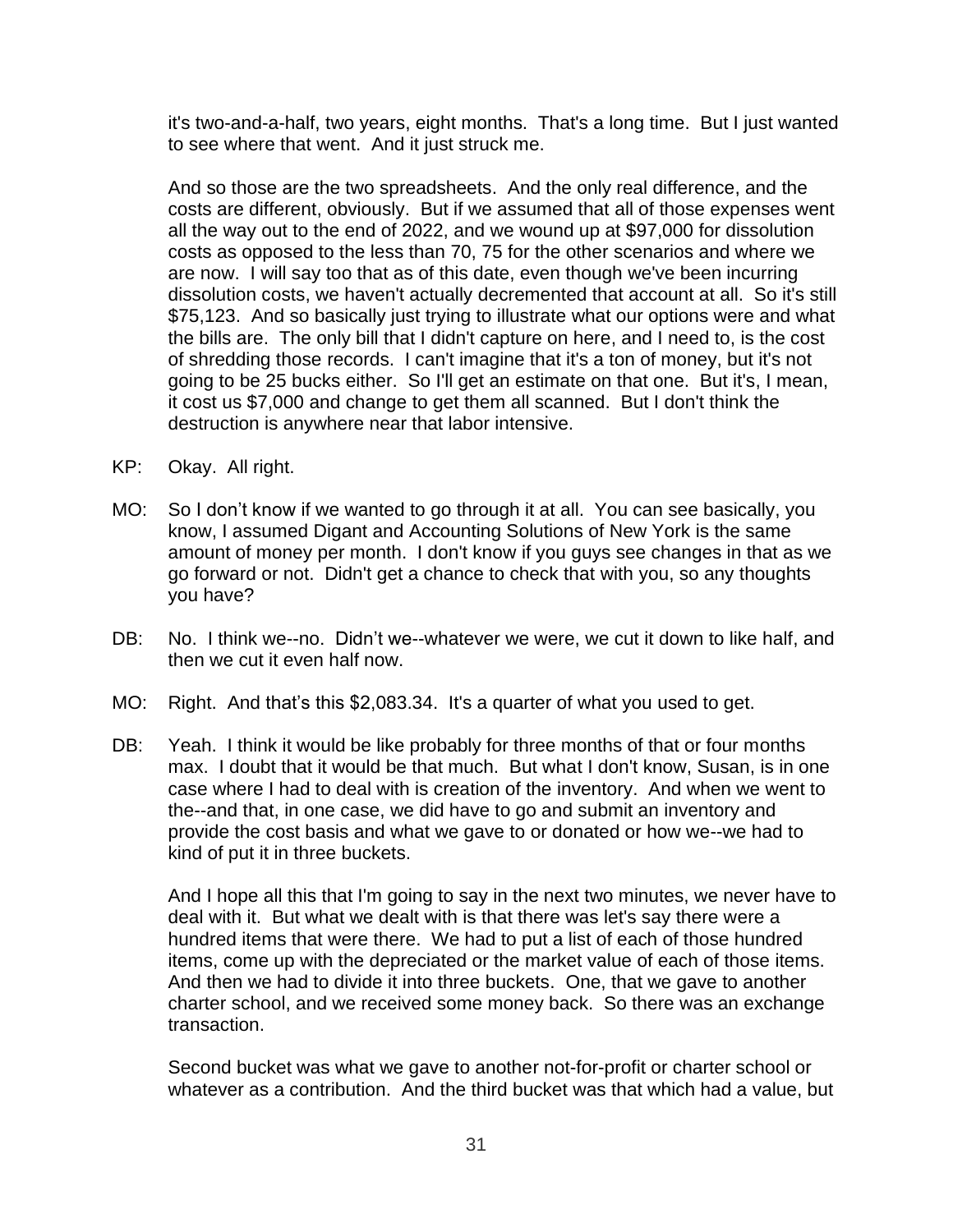we basically disposed of. So we had to put it in in those three categories, and we had to do an extensive work. Like I said, I hope we don't have to do that, but, Mike, you and I can take off line. I don't want to, you know, take everybody's time.

- MO: Sure.
- DB: But, I think, whatever the quarter number you have for another two, three months should be sufficient.
- MO: Okay. All right.
- SB: Mike, don't you already have a list that's somewhat like that?
- MO: We do. We do. And if somebody comes after that information, we can pull things together. It's not to the penny, shall I say. But it's certainly quite a list of where things went, how much they went for if we sold them, things that we gave away, how much we thought they were roughly worth. I think there's that spreadsheet as well.

The one thing that, as Digant outlines, that it gets a little dicey. I could imagine if things really went south is there were a lot of things that we just got rid of. We called 1-800 Got Junk and we got rid of them because no one wanted them.

- KP: Removed them. Yeah.
- MO: We had an entire class and category of school desks absolutely no one wanted them. So we had to get rid of them somehow.
- Sb: Right.
- MO: And that company fortunately has a pension for before they get rid of stuff that's junk, they see if they can donate it somewhere.
- SB: Right.
- MO: And they have all kinds of resources. So, you know, maybe they gave it all away to another school somewhere. They'd be great. We have no insight what happened.
- SB: So Digant, so can the school--so if they need to basically hire you as a consultant. Right. Like if this comes up, you know, they have us sitting there for a year-and-a-half, and then all of a sudden, you know, oops, we're moving forward. We need Digant. What does that look like? Because they will have probably--I think what I'm hearing you say is they'll probably stop paying you a monthly fee after a little bit.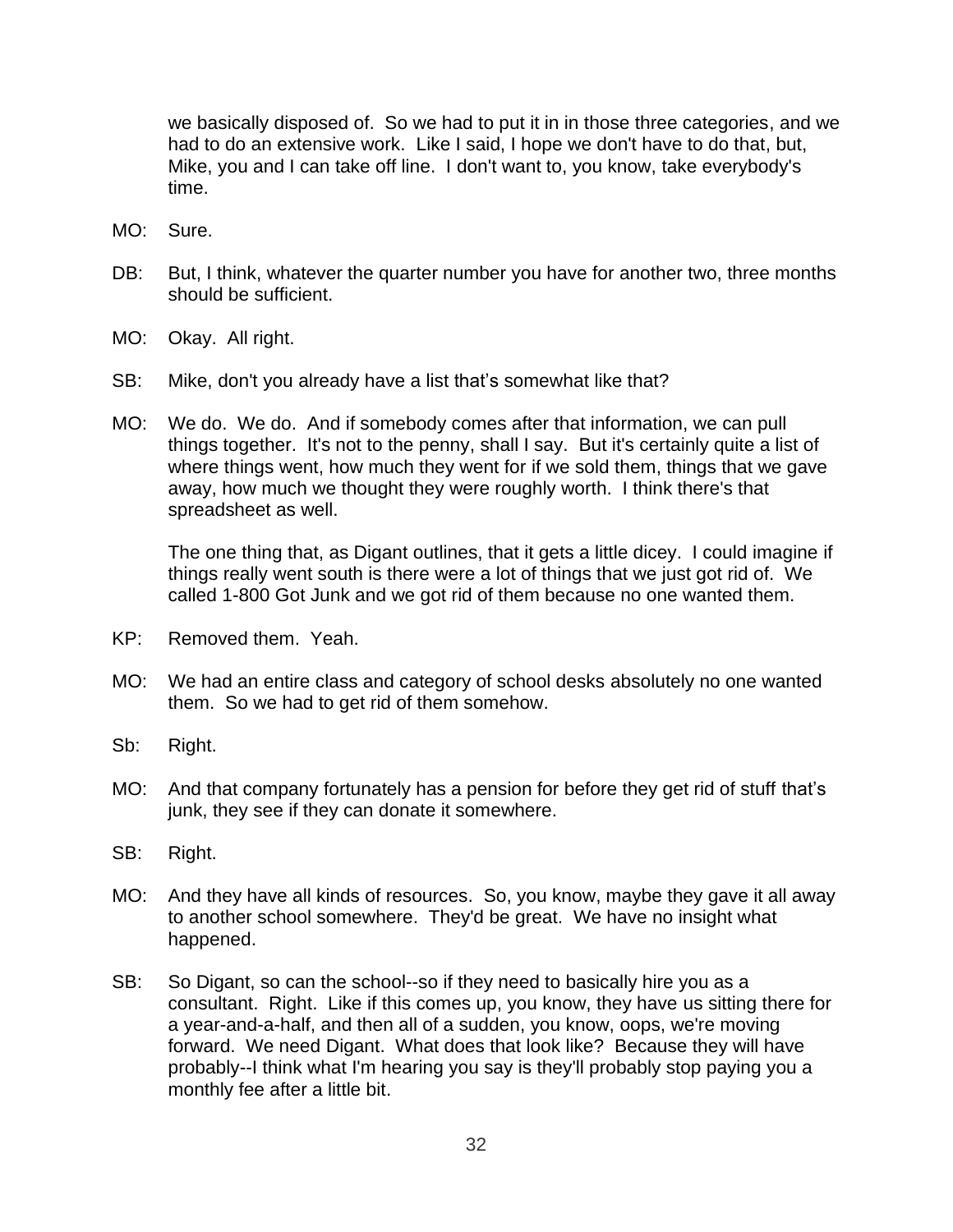- DB: Sorry. I would evaluate at that time, and I would, you know, see how much labor intensive it is, and we can work something out. But it's certainly, you know, the stuff that I have done in the past. Yeah.
- MO: Right.
- SB: So but you wouldn't need them to continuously pay the whole time?
- DB: I don't think that I need to get paid the whole time or a retainer on an ongoing basis.
- MO: Right.
- DB: I can see how much Mike needs us. Probably, Mike, you and I should just do an off call.
- MO: Sure. Yep.
- DB: But, Susan, to answer your question, you know, when you are doing something with Mike and there's a question here or there, I'm happy to help. The school has been good to me and, you know, absolutely. No worries at all.
- SB: No. I was not suggesting you shouldn't get paid.
- MC: A quick question. I'm sorry if I could. Mike, I'm sorry if you've already said this, but it looks like on your cash projections, and you've said this to me before, that you probably are going to have cash leftover.
- MO: Oh, yes.
- MC: And which is not the case for the other schools I dealt with that have closed, so that's fantastic. So what happens to that cash?
- MO: That cash, and it's in the plan of dissolution. But basically, we divide that up proportionate to the percentage of students in our school from the various school districts.
- MC: Yep. And it goes to the districts. Okay.
- MO: And it goes in a check to each of those districts, so.
- MC: Yep.
- SB: It's a statutory requirement, which is why we're hoping that they just tell us to do that, because there is no choice.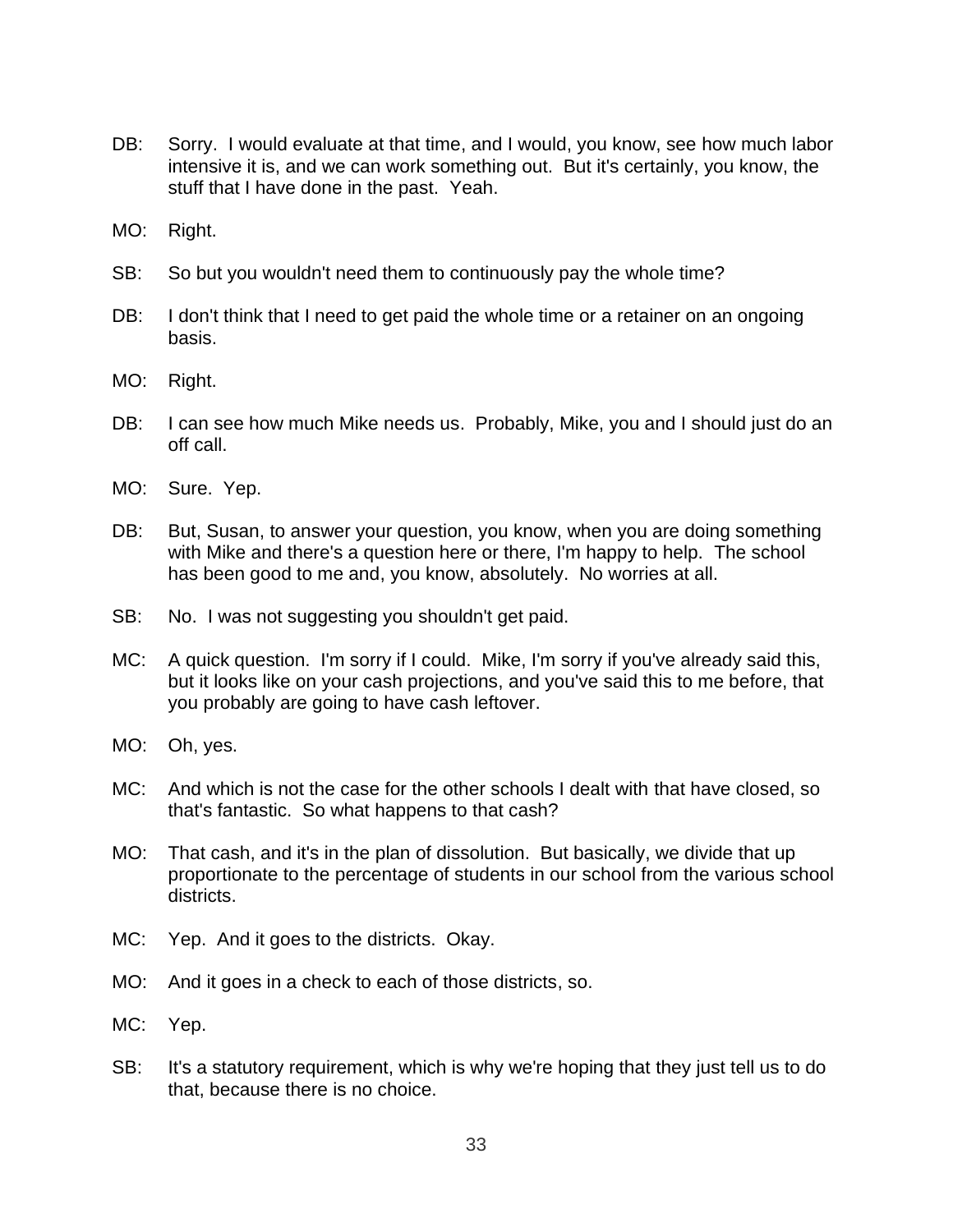- MC: Right. Right. You know, and it's just that it blows my mind with all of this, too, that if that's the case, right, wouldn't they just want the most cash to go back to the districts and not to spend it on whatever you got to spend it on to get through all the red tape that you got to get through?
- MO: Right. Right.
- MC: It's like come on. It just blows my mind. But, anyway, thank you.
- MO: Bureaucracy is bureaucracy.
- DB: It makes two of us, Michelle. I had a case, which was like so horrific. Department of Ed called me to help them just with the dissolution. There was, you know, only one Board member left, and there was no executive. I had zero knowledge of the place. And when I walked into a school, which was a full functioning school two weeks ago, and the department called me up. And this was at the time when Duffy was--I go in, and I look at the place. It's a fully functioning school. And I take the laptops. I take the computers. And I go to the DOE, and I say, "These are the things." The principal said this to me, "Digant, throw them away." I was like, "What?" She said, "Digant, throw them away. I don't have space for those things and that garbage in my high school."

Because they were in a co-location, and it was a very hostile fight for a DOE to see a charter school in that building. And that just blows my mind. And where she made me, and when I--in the end, whatever I saw, I said, "Okay, I'll put it in this closet. And when we will leave, you can go in and enjoy with it." And she was like, "No, I want it thrown." It is mind boggling. Yes.

- GA: Guys, I have about five minutes.
- JBH: Me too.
- MO: Okay.
- JBH: I got to sign off at 5:00, so if we could come the end, which, I think, we're naturally kind of making our way there, but.
- KP: Yep. We are.
- MO: Oh, I'll give on this cash scenario, I'll give Digant a call, and we can work up some new numbers and keep this going as a communication tool. Just go ahead and make use of this best we can.
- JK: There is no way we could make a donation to any charter schools before this or no?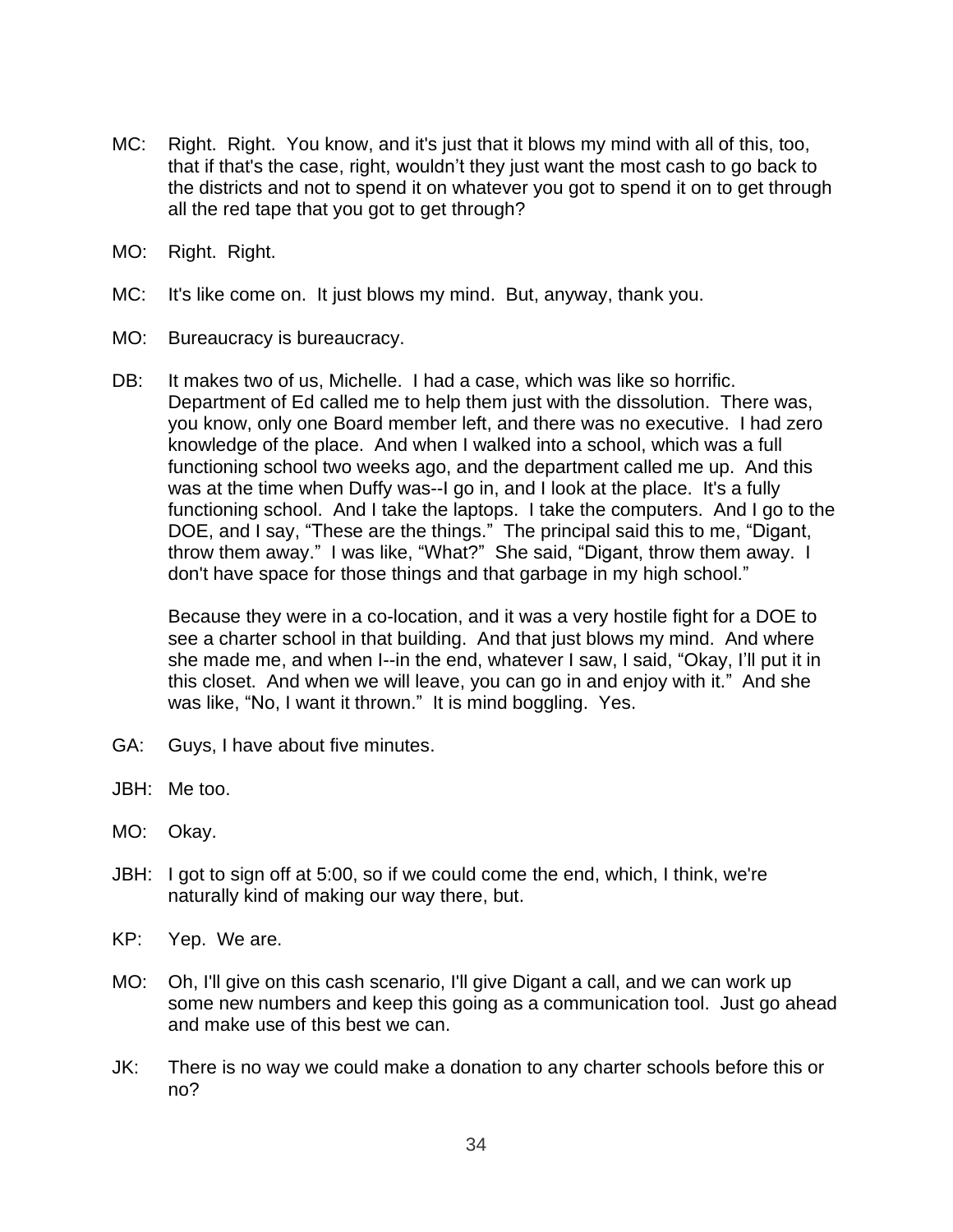- MO: Not that we are aware of.
- SB: With the cash. I was hoping that Ralph would say just write the checks, but he didn't, so.
- MO: Yeah.
- SB: So, I mean, the only question is whether we should--the petition--the plan of dissolution, which is currently draft, which I'm going to finalize, it says 70--it says keep the dissolution account the way it is. We can just do that for now.
- MO: Yeah.
- SB: And then if we feel like before we sign the petition, we want to fix it, we can change it.
- MO: Sure.
- SB: Unless people would just say, "Let's just put more in there." And whatever it is, whatever is leftover is going back to the districts in the same proportion. So it kind of doesn't matter. But that's up to you guys. Maybe, I don't know if Digant you have any thoughts on that?
- DB: We can leave it as is.
- MO: Yeah.
- DB: And at some point whatever is left, we leave \$15, \$20,000 in the end, and we put it in an escrow account with you, Susan, where we have just come to the end, that, hey, in the end, we have to pay this person \$5,000, or this person \$2,000. And then just leave that bottom line number. Because I do feel that some of this final reconciliation would have to go through your escrow account as a legal representative.

I saw it being done as that, and then an accounting of that was provided by the lawyer to the auditor that, hey, received \$100, cleaned out \$100, and that was the end of it. But that's how I saw that. But I'm happy to, you know, hear what you, Susan and Michelle have done. But we can cross that bridge given the time we are at. It's almost five. We can cross that bridge when we get to it.

- MO: Right. Right. Okay.
- KP: Wonderful. Okay. So is that it on the presentation of the financials are good?
- MO: Yeah, I think so.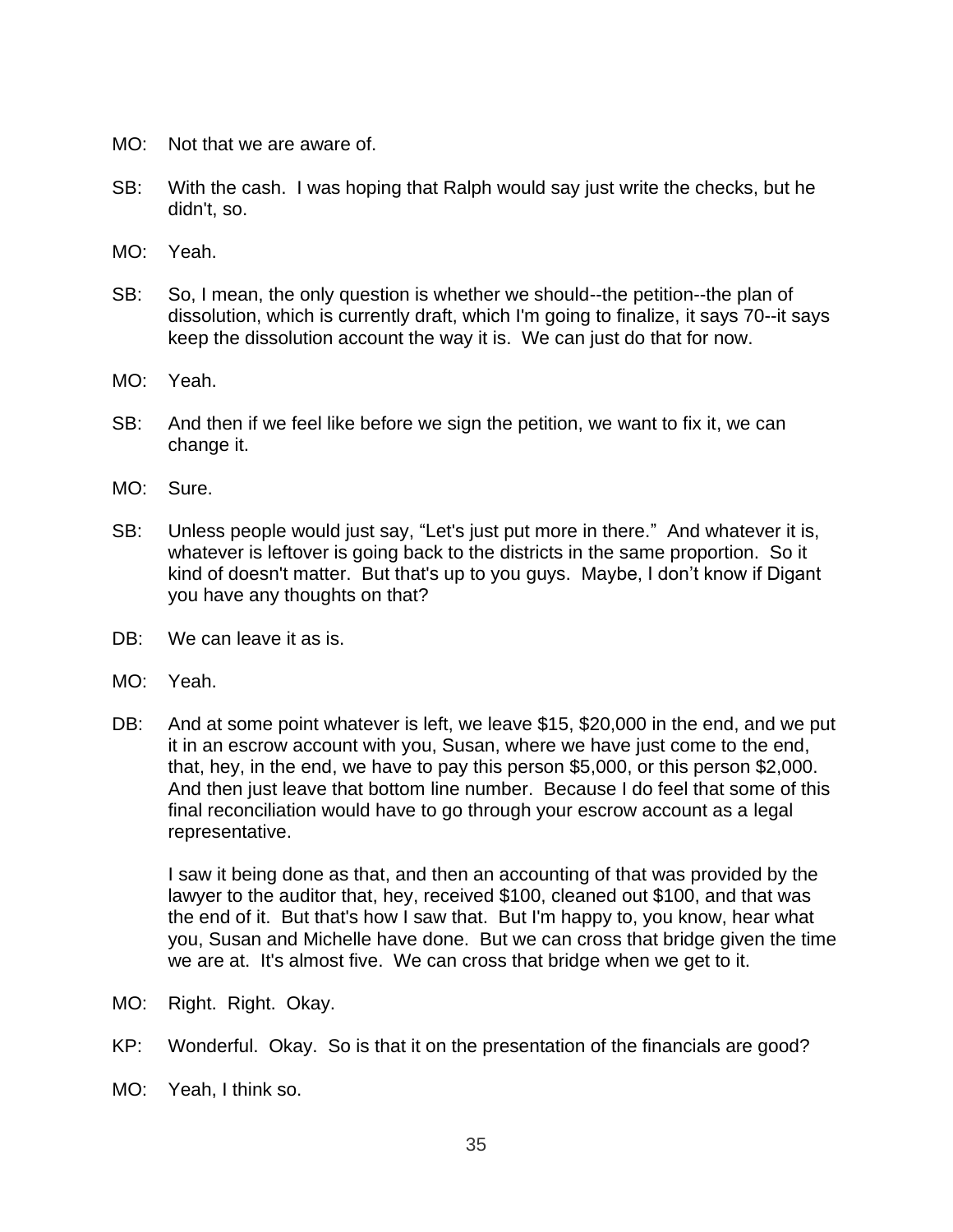- KP: And seeing as there's no committees operating, I think we're done there.
- MO: Yes. I think so. And we have no need for executive session. True?
- KP: No.
- MO: Okay. Very good. And then we need the motions to adjourn.
- MC: I'm sorry.
- KP: Hold on.
- MC: I'm sorry I'm unmuting myself real quick. From an audit perspective, I just want to give you the opportunity to go into executive session with me if you feel that's necessary.
- MO: I don't think we do, and the process to do that is to stop this meeting. Give you another conference call number, have you call into that. It's more trouble than it's worth.
- MC: Okay.
- KP: And I don't think we had anything we needed to discuss in executive, so.
- MO: We don't have any questions anyway.
- MC: Okay. I just want to make sure the Board is comfortable.
- KP: Yeah. Appreciate that. Yeah.
- MC: If you need to contact me, make sure, I'm sure you can get my information to contact me.
- KP: Yes.
- MO: Absolutely.
- MC: Thank you.
- MO: We appreciate that. Thank you.
- KP: All right.
- MO: All right.